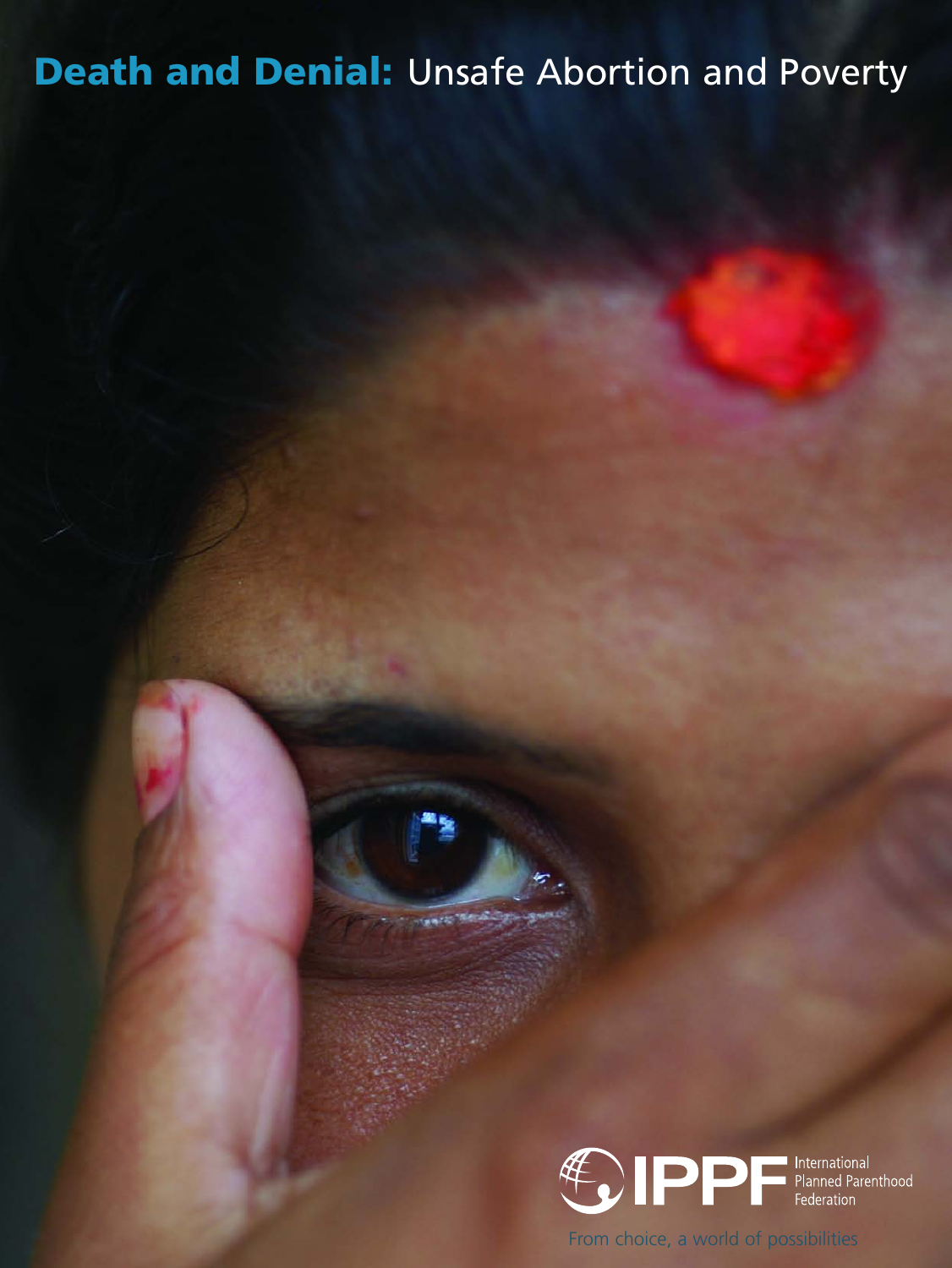## **Foreword by Gareth Thomas MP**

Parliamentary Under-Secretary of State for International Development

Millions of women have no access to reproductive health services; many more have little or no control in choosing whether to become pregnant. As a result, every year, some 19 million women have no other choice than to have an unsafe abortion. Many of these women will die as a result; many more are permanently injured. Nearly all the women who die or are injured are poor and live in poor countries.

Preventing these deaths and injuries will not be achieved without stopping unsafe abortions which cause around 13 per cent of all maternal deaths. Virtually all the deaths of women from unsafe abortion are in fact preventable. A woman facing an unwanted pregnancy should not have to risk death through having an unsafe abortion.

Access to legal and safe abortion care - as well as to care to treat incomplete abortion or complications from unsafe abortion - would help save the lives of thousands of women every year. It would also provide a vital opportunity to ensure women can subsequently access family planning and contraception to help avoid repeat abortions.

Punitive legal measures and restricting access to safe abortion do not reduce the incidence of abortion; they just make it more dangerous. The result is that more women suffer. Not surprisingly, it is the poorest women - women least able to pay for any minimal level of care - who end up paying the highest price. I welcome this report as an important contribution to dealing with a subject where rational debate and considered action are much needed.

**Gareth Thomas**

January 2006

**"No woman should anywhere have to face death or disability for the want of a safe abortion. Is there anybody who would disagree with the right of a woman not to die in pregnancy? Anybody? No."**

The Rt Hon Hilary Benn, MP, Secretary of State for International Development, Countdown 2015, The Global Roundtable, London, 2004.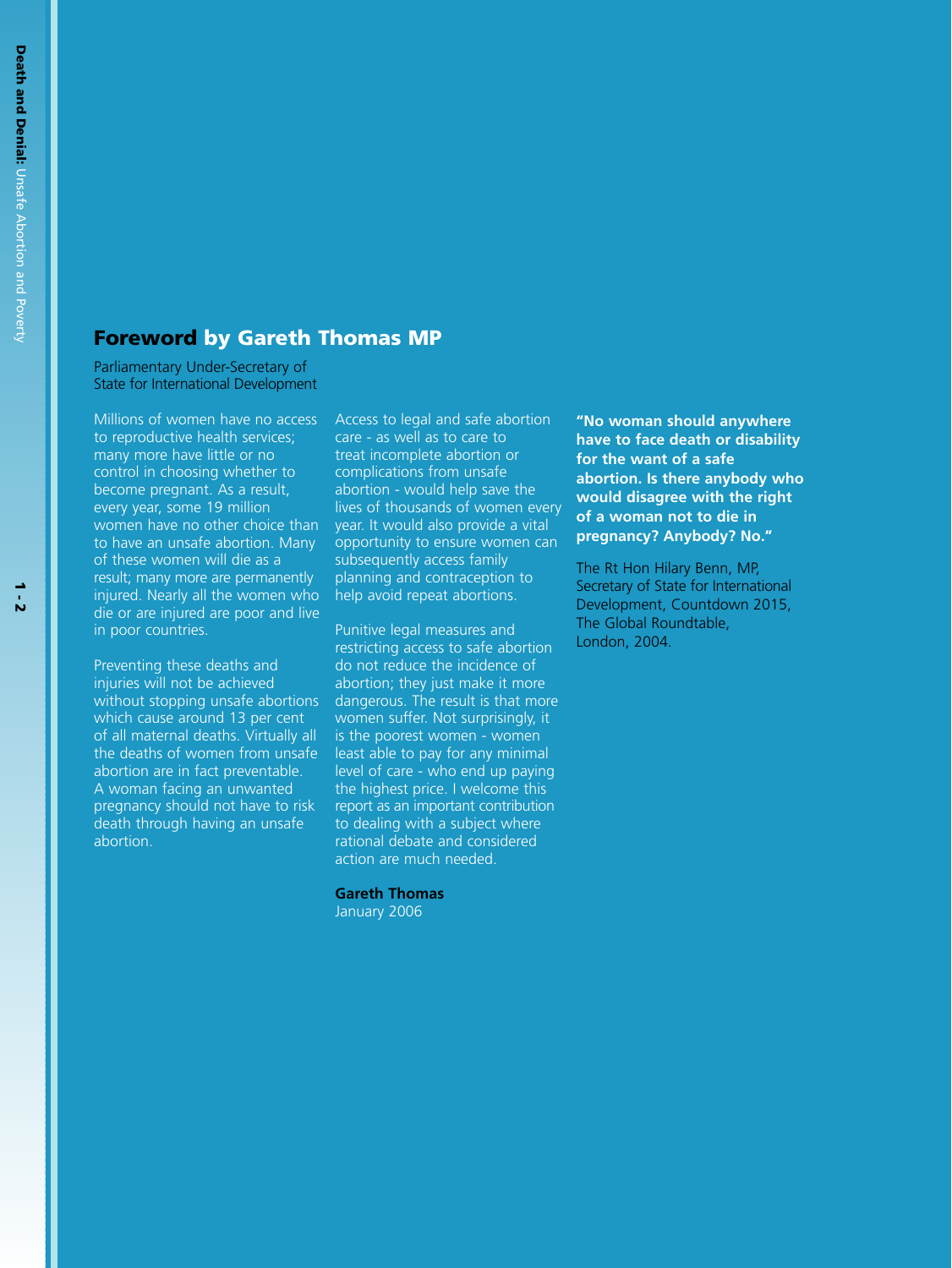## **"A straightforward public health problem with a known solution has been allowed to become the killing fields of women in developing countries, particularly Africa."**

Fred Sai, Special Adviser to the President of Ghana, speaking on unsafe abortion, Countdown 2015, The Global Roundtable, London, 2004.

## **Introduction**

This year alone, an estimated 19 million women and girls, faced with unintended and unwanted pregnancies, will face the deadly consequences of unsafe abortion. Nearly 70,000 of these women and girls will die, and hundreds-ofthousands of others will be left with debilitating, and frequently lifelong injuries, as a result. Over 96 per cent of these women will come from the world's poorest nations.

For reasons ranging from human rights to religion, abortion generates more political and social disagreement than almost any other subject. It remains a singularly emotive and complicated issue in many countries, at times seemingly without any room for balanced discussion.

This report offers an overview of the current situation regarding unsafe abortion around the world. In doing so it seeks to open a much needed and timely debate among governments, parliamentarians, public health, development and medical experts, as well as service providers and global advocates for legal and safe abortion such as IPPF.

Unsafe abortion is one of the largest contributors to global maternal mortality: a very preventable human tragedy that highlights the failure of national governments and the international community to address a public health issue that perpetuates one of the greatest social injustices separating rich and poor nations.

Unsafe abortion is a cause and consequence of poverty; it is also intimately linked to gender

inequality within societies. It is the inability of women, especially young women and girls, to fulfil their basic sexual and reproductive rights, and to have control over their own bodies, which forces upon them a stark choice - face social exclusion or risk their lives and health through unsafe abortion.

During last September's United Nation's World Summit, world leaders reaffirmed their commitment to the Millennium Development Goals, including the goal of reducing maternal mortality and improving maternal health. The Summit also reasserted a previous global commitment to achieve universal access to reproductive health. The review process noted that little progress had been made towards achieving either since the Millennium Development Goals were first adopted five years ago. It further highlighted the fact that unsafe abortion is a major contributor to these stubbornly high levels, particularly in developing countries.

Extensive independent research shows that restricting access to abortion does not make it go away; it only makes it clandestine and unsafe. Health authorities and political leaders in more and more countries are prepared to re-examine abortion policy when they understand how unsafe abortion contributes to maternal mortality and ill health. Moreover, renewed interest in the issue of preventing unintended pregnancies has brought renewed focus on the role family planning and reproductive health services play in preventing unwanted pregnancies.

Lack of access to modern contraception as a factor driving unwanted pregnancies to unsafe abortions cannot be ignored.

There is a pressing need for an open and informed discussion to address the fundamental injustice of the causes and consequences of unsafe abortion. There are few governments with the courage to take a leadership position on abortion rights and there are equally few international organisations with such courage. The Government of the United Kingdom and IPPF are two of the few that have both the courage and the resolve to act in a struggle so crucial to women's well-being.

Through the work of the Department for International Development, the United Kingdom has promoted an approach to addressing abortion based on sound public health evidence. In doing so, the UK has established an international reputation for both leadership and wisdom. IPPF is determined to play a constructive role as partner with the Department for International Development in this undertaking. With upwards of 15 per cent of maternal mortality directly attributable to illegal and unsafe abortion – perhaps as much as 50 per cent in some countries in Africa and South East Asia – tackling head-on the reduction and even the elimination of this preventable cause of maternal death is of paramount importance.

#### **Steven W. Sinding**

Director-General, International Planned Parenthood Federation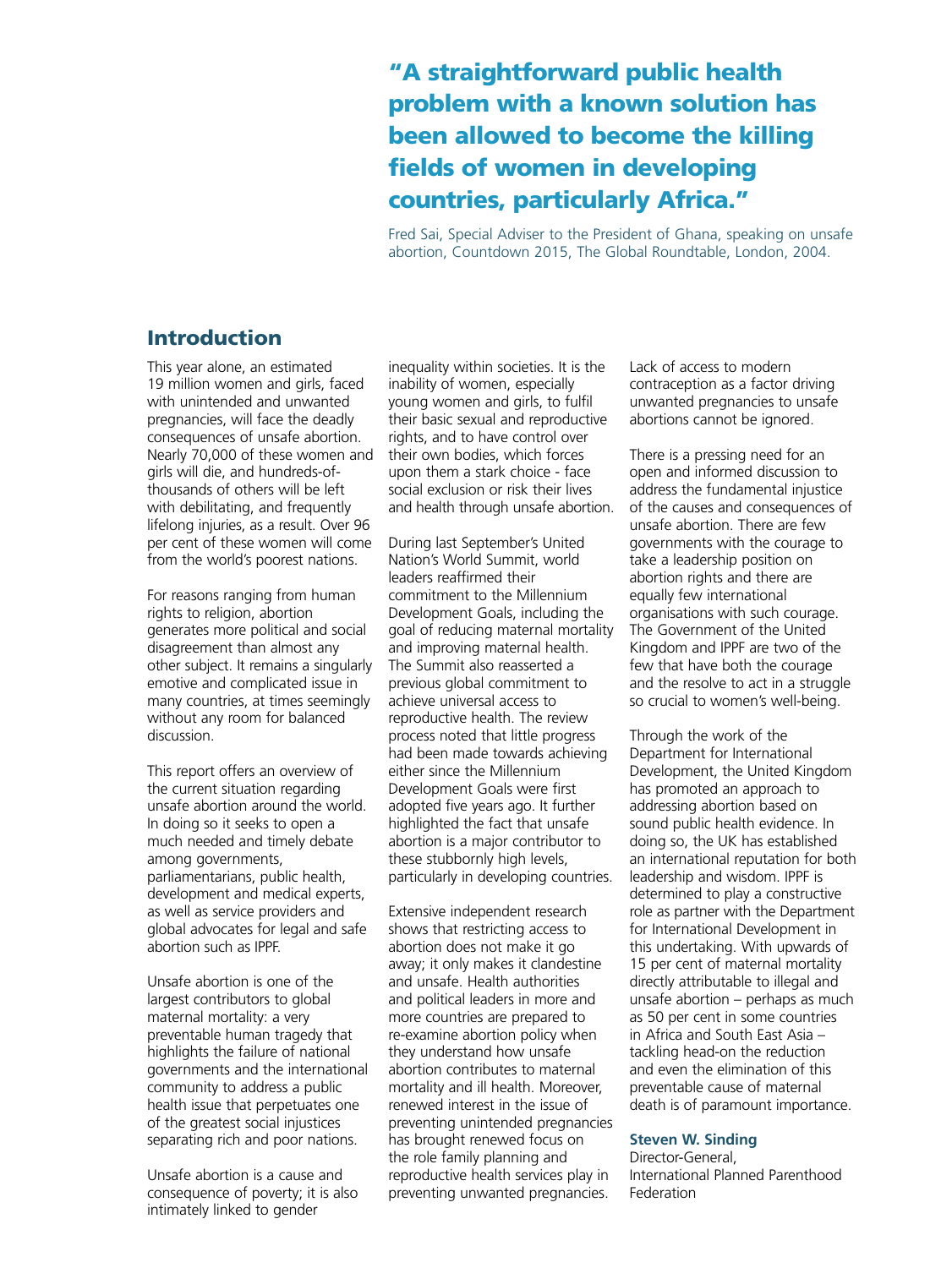

IPPF/Chloe Hall The Ethiopian Member Association strives to reduce the number of unwanted pregnancies by establishing community based distribution schemes for contraceptive services in rural areas

## **Unsafe abortion, maternal mortality and the Millennium Development Goals**

The World Health Organization defines abortions as unsafe when they are performed by "*persons lacking the necessary skills or in an environment* **to look at abortion as an issue** *lacking the minimal medical standards or both*". The impact of unsafe abortion casts a spotlight on the gaping social and public health inequalities between developed and developing nations, as well as within those nations where abortion is illegal or severely restricted. There is one simple truth: unsafe abortion disproportionately affects the poorest women in those countries where it occurs.

**"Latin Americans are beginning of maternal mortality, not just maternal morality."** New York Times, 06 Jan 2006

## **Unsafe abortion: a cause and consequence of poverty**

Poverty has multiple dimensions which include a lack of economic resources, an absence of human rights, poor health and the deprivation of choices. At the United Nations Millennium Summit, in October 2000, 191 countries agreed on the imperative of reducing poverty and inequity worldwide. Improving maternal health and reducing by threequarters the number of maternal deaths were identified as one of the Millennium Development Goals key to addressing inequality.

Almost all maternal mortality occurs in developing countries, representing one of the widest, and most unjust, health gaps between developed and developing nations. Of the 500,000 annual maternal deaths, complications from unsafe abortion account for approximately 70,000, or 13 per cent, of all deaths.

Achieving the Millennium Development Goals, especially the goal of improved maternal health and reduced maternal mortality, will require action across a broad front. The causes of maternal mortality and morbidity are numerous and complex, but in countries where women can be responsible for up to 100 per cent of household income and for raising a family, death and morbidity from unsafe abortion exacts a heavy economic and societal toll.

Equal access to education for girls is another key aim of the Millennium Development Goals. The failure to fulfil her educational

potential has an unequivocal impact on a woman's ability to play a full economic, social and political role within her community, and is directly linked to poverty. For young women and girls, unintended and unwanted pregnancy frequently forces them to decide between risking their lives and health to have an unsafe abortion or leaving school to continue with the pregnancy.

**"A poor woman in many parts of Africa is over 200 times more likely to die as a result of pregnancy and childbirth than a woman in the UK."** 

Department of International Development, UK.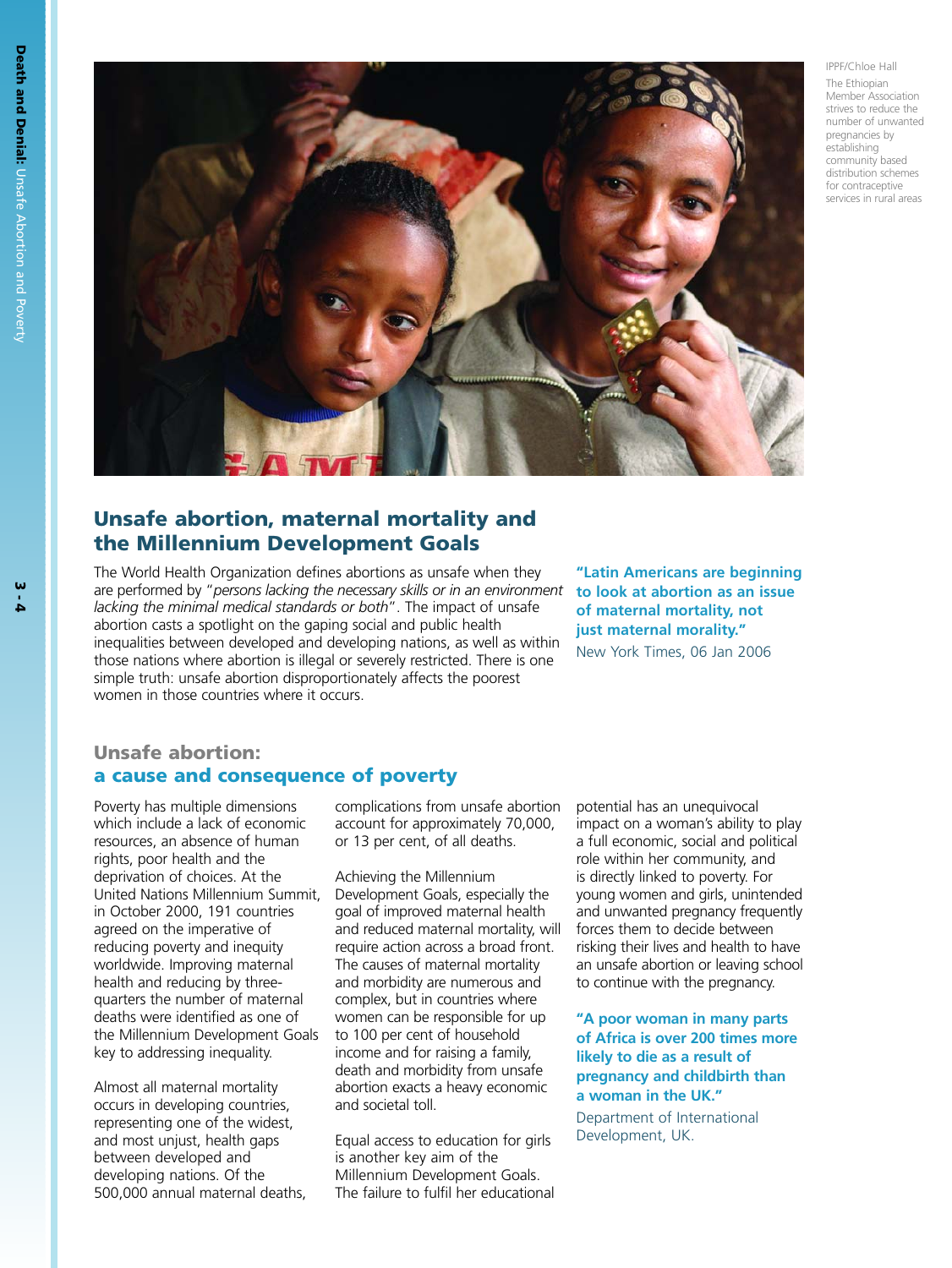## **Unsafe abortion: the cost of gender inequality**

Many women, married or unmarried, simply have no control over their own sexual lives. They cannot access, or are not permitted to access, safe family planning services and as a consequence have little choice over when or if they become pregnant. The prevailing cultural and religious norms of many societies leave women, especially young women and girls, facing death or injury from unsafe abortion, or social exclusion and abandonment.

Many girls and women are prevented from enjoying basic sexual and reproductive rights due to their unequal status in society.

They lack control over their own bodies, just as they lack decision making power, mobility and control of resources within the household. This social, political and economic inequity prevents many women from accessing safe services or from demanding the services they desire.

Young women, adolescents and girls are particularly vulnerable to sexual coercion, abuse and exploitation. Almost 50 per cent of sexual assaults worldwide are against adolescent girls of 15 years of age or below. They are powerless in relationships where older men control their lives. This not only puts them at greater risk of unwanted

pregnancy and unsafe abortion, but it is also a significant factor fuelling HIV infection rates amongst young women in many countries.

Gender inequality, cultural norms, religious practices and poverty are all factors limiting opportunities for women and girls to make choices about their own sexual and reproductive lives. This leaves girls and women without the choice to say 'no' to sex, especially if they are poor or living in marginalized communities. This has dire consequences for many women, especially the very poorest women.

### **Millions of women suffer injury or illness from unsafe abortion**

While the death of a mother, daughter or sister from unsafe abortion has a devastating impact on a family, equally devastating are the debilitating injuries and illness or lifelong disability hundreds-ofthousands of women suffer as a consequence of unsafe abortion.

Accessed early, medical care can address the complications in many cases, but large numbers of women have no reliable access to primary health care facilities. Not all women are able to get hospital treatment for medical complications following unsafe abortion; however, the data from 10 countries indicate the sheer scale of the problem and its subsequent impact on health care systems.

#### **Health impact caused by unsafe abortion**

A WHO study from Nigeria in 2000 showed that 75 per cent of women suffered injury or illness. The study of 144 women who underwent unsafe abortion in Ilorin, Nigeria, reported typical complications:

#### **Sepsis 27%**

**Anaemia (haemorrhage) 13% Death 9% Cervical tear 5% Injury to gut 4% Chemical vaginitis 4% Sepsis with anaemia 3%**

In countries where abortion is permitted only on narrow grounds, thousands of women are hospitalized each year with serious complications from unsafe procedures.

| Country                                                                                                 | Abortion-related<br>hospitalizations                       | Hospitalizations<br>per 1,000 women<br>$15 - 44$ |
|---------------------------------------------------------------------------------------------------------|------------------------------------------------------------|--------------------------------------------------|
| <b>Africa</b>                                                                                           |                                                            |                                                  |
| Egypt, 1996<br>Nigeria, 1996                                                                            | 216,000<br>142,200                                         | 15.3<br>6.1                                      |
| Asia                                                                                                    |                                                            |                                                  |
| Bangladesh, 1995<br>Phillipines, 1994                                                                   | 71,800<br>80,100                                           | 2.8<br>5.1                                       |
| <b>Latin America</b>                                                                                    |                                                            |                                                  |
| Brazil, 1991<br>Chile, 1990<br>Colombia, 1989<br>Dominican Republic, 1990<br>Mexico, 1990<br>Peru, 1989 | 288,700<br>31,900<br>57,700<br>16,500<br>106,500<br>54,200 | 8.1<br>10.0<br>7.2<br>9.8<br>5.4<br>10.9         |

Alan Guttmacher Institute, Sharing Responsibility; Women, Society and Abortion Worldwide

#### **Pelvic abscess 3%**

## **Uterine perforation with peritonitis 3% Laceration of vaginal wall 3% Vesicovaginal fistula 1%**

A more recent Ipas study from Kenya (*The Magnitude of Abortion complications in Kenya, International Journal of Obstetrics and Gynaecology*) supports the Nigeria data, declaring unsafe abortion as "one of the most neglected health care issues in Africa".

Over 80 per cent of the 809 case studies from all levels of Kenya's health care system had complications as a result of unsafe abortion. Of the seven deaths recorded, six were due to second trimester complications; underlining the need for safe and accessible abortion services as early as possible during the pregnancy. The study estimates that annually 20,893 Kenyan women will be hospitalized from complications from unsafe abortion.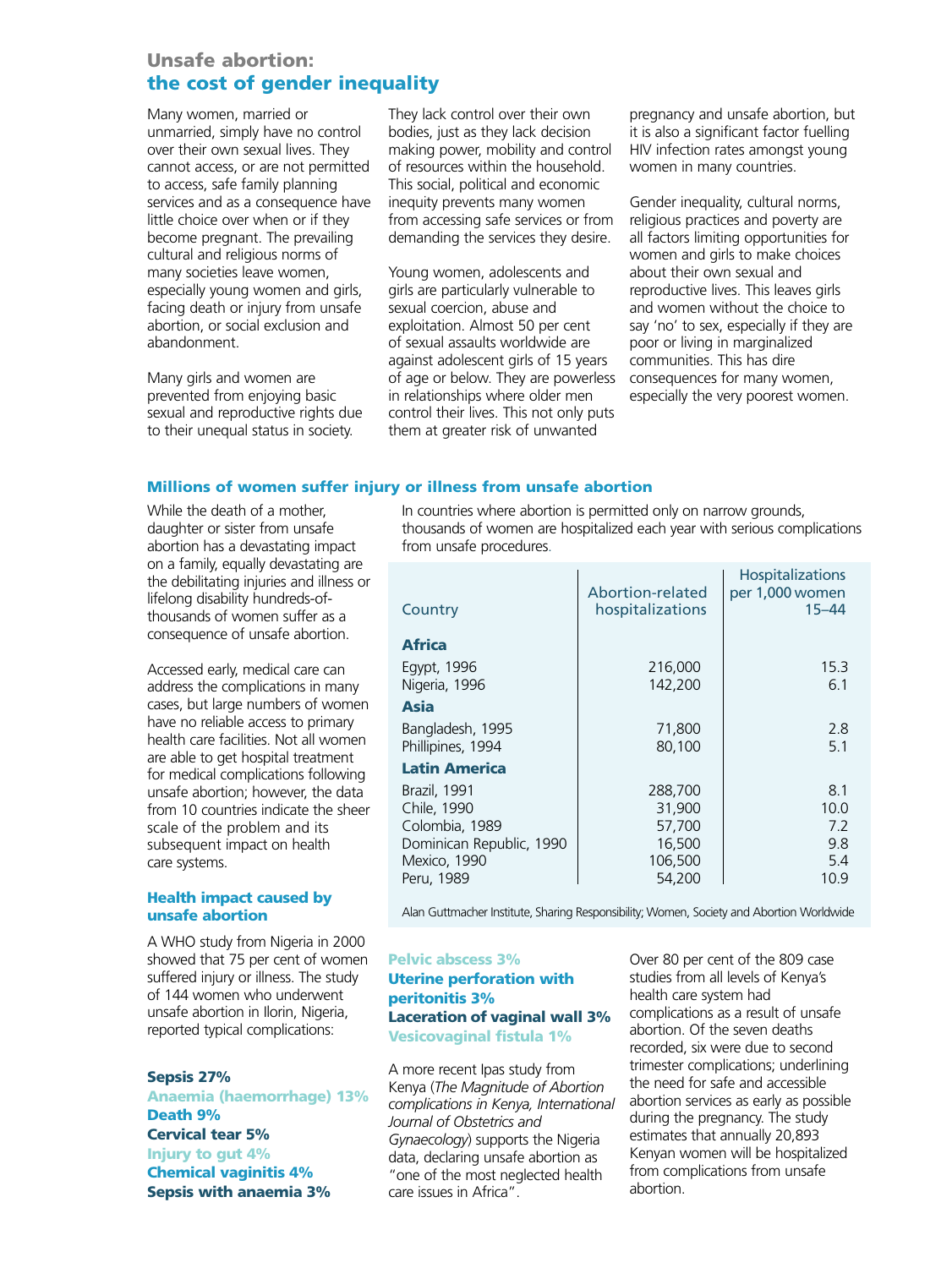# **Worldwide unplanned pregnancy**

There are approximately 211 million global pregnancies annually; 87 million women become pregnant unintentionally, with approximately 46 million pregnancies ending in induced abortion. A further 31 million pregnancies miscarry or result in stillbirths.

Women in all parts of the world seek to end unwanted pregnancy through abortion: of the 46 million women who choose to have an abortion each year, 78 per cent are from developing countries, 22 per cent from developed countries. Annually 19 million abortions are considered to be unsafe, over 96 per cent of which occur in developing countries.

A number of independent studies have shown that, while there may be country-to-country differences, across the world women choose to end pregnancies for very similar reasons.

- They choose not to have any more children
- They are too young or have too few economic resources to have children
- They wish to complete their education
- They wish to postpone childbearing to space births
- Their relationship with their partner has ended or is unstable
- Childbearing would adversely affect their health
- The pregnancy was a result of rape or incest
- Social or religious beliefs make it impossible for unmarried women to continue pregnancy



**All abortions by global region**

Africa 11 per cent Asia 58 per cent Europe 17 per cent Latin America and Caribbean 9 per cent



**Unsafe abortions in developing countries**

Africa 4.2 million America and the Caribbean 3.8 million Asia 10.5 million

Alan Guttmacher Institute, Sharing Responsibility; Women, Society and Abortion Worldwide

**"In the face of growing conservatism in many parts of the world, as well as competition for resources, the great challenge is to maintain the focus of development efforts, as embodied in the Millennium Development Goals, on the centrality of sexual and reproductive health and rights for poverty reduction. This requires that IPPF step up its advocacy efforts, in partnership with like-minded governments and organizations, even as it expands its services in traditional family planning and especially safe abortion."**

Dr. Jacqueline Sharpe, President IPPF.

In compiling this report, IPPF has relied on statistical data from a number of sources, most extensively from the Guttmacher Institute's landmark publication '*Sharing Responsibility: Women, Society and Abortion Worldwide*', 1999.

#### **and unsafe abortion Unsafe abortion in Europe**

**WHO estimates that there are between 500,000 – 800,000 unsafe abortions in Europe each year. Women are still dying in Eastern Europe from unsafe abortion, but the situation is improving. Between 6 and 23 per cent of maternal deaths in Eastern and Central Europe are as a result of unsafe abortion.** 

In order to improve women's access to safe legal abortion, IPPF European Network, in partnership with other organizations, organized a two-day workshop of staff and volunteers from the Member Associations of Albania, Armenia, Bosnia and Herzegovina, Georgia, Kazakhstan, Poland, Tajikistan and Uzbekistan. An additional meeting was held with other European Member Associations to assist them in improving the quality of abortion services provided.

**A law banning abortion was passed in Romania in 1966. There was a dramatic rise in maternal mortality from 80 deaths per 100,000 live births in 1964 to 180 in 1988. After the repeal of this law in 1989, the maternal mortality ratio fell to around 40 deaths per 100,000 live births in 1992. This fall was almost entirely due to women being able to access safe abortion services and consequently fewer deaths caused by the complications of unsafe abortion. During the period 1966-1988, some 20,000 Romanian women are estimated to have died as a result of unsafe abortion.**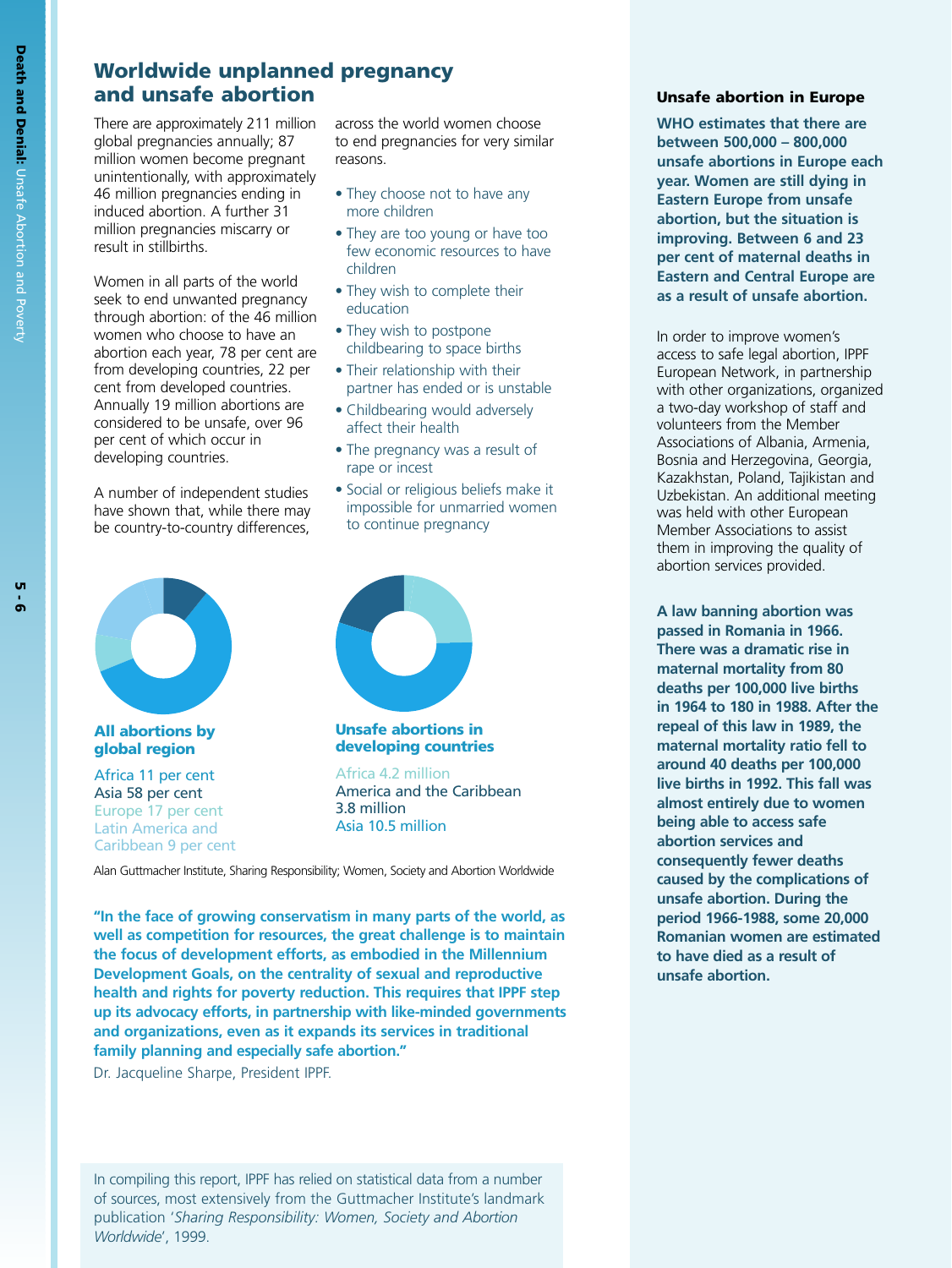## **Unplanned births are common events for women around the world**

Increasingly women desire smaller families. With the exception of sub-Saharan Africa and a handful of other countries this largely means having two or three children. In much of the developed world a small family size is the cultural norm. Yet many women throughout the world still have more children than they would desire.



Alan Guttmacher Institute, Sharing Responsibility; Women, Society and Abortion Worldwide

#### **The causes of unplanned and unwanted pregnancy**

- Gender inequality means women have less control over their own bodies
- Lack of access to family planning services
- Lack of information on modern contraceptive methods and reliance on traditional methods
- The failure of, or irregular use of, contraception
- Stigma surrounding single women and contraceptive use
- Lack of a woman's control over the circumstances of sexual intercourse
- Sexual violence, rape and incest
- Cultural and religious norms mean women have less power to negotiate contraception

## **Better contraceptive choices**

To have full control over the spacing of children and to achieve desired family size, women and men must use, correctly and consistently, reliable contraception for the majority of a woman's fertile years.

Evidence suggests that globally the number of married and unmarried women regularly using modern methods of contraception to avoid unplanned pregnancy is well below the numbers who wish to delay or better space their pregnancies.

The reasons for this are complex, ranging from ingrained social and cultural attitudes, economic circumstances and the inability of women to negotiate contraceptive use in relationships. Another reason is that in large parts of the world there is an unmet contraceptive need, and women and men simply cannot access the family planning services they want and need. Many couples are forced to rely on traditional methods which are not effective in preventing pregnancy. This inevitably leads to unplanned pregnancies.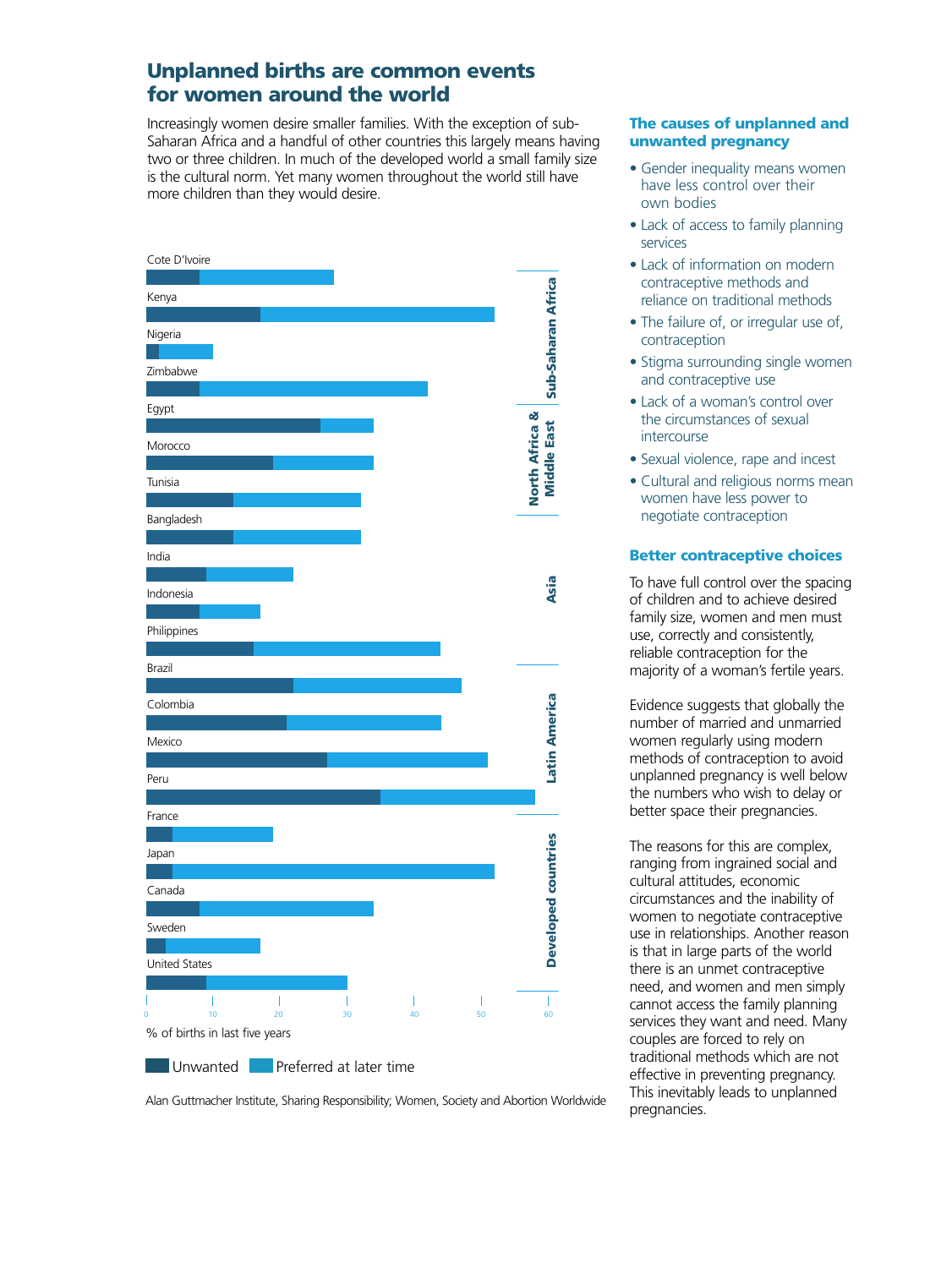## **Case studies: unplanned pregnancies**

#### **Nepal**

In Nepal early marriage and multiple unplanned pregnancies have lead many women to seek secret and unsafe abortions. Abortion was legalized under specific conditions in 2002, and the implementation of the legislation was approved in early 2004. This legal reform was contained within the Pregnancy Protection legislation which addressed other rights for women. IPPF Member Association, the Family Planning Association of Nepal (FPAN), began providing abortion services in 2004 in three different clinics.

**A 14-year old girl** arrived at FPAN's Valley clinic and requested an abortion. Initially she was reluctant to speak to the staff, but she eventually revealed that she had been involved in a sexual relationship with a distant relative and had become pregnant. A bright student, she was worried that a pregnancy would affect her forthcoming exams and would prevent her from completing her education.

It was the first time that such a young person had requested these services from the clinic, so staff did not have a standard procedure to follow. A meeting was quickly called with service providers and senior staff to discuss the legal implications and how best to help the girl. In Nepal it is illegal to provide abortion services to anyone under the age of 16 unless she has the consent of her parents or guardian. The staff decided that they would provide safe abortion services the following day, so long as the girl could return to the clinic the following morning with a guardian's consent letter.

The next day, she did not come back to the clinic and staff became worried. FPAN field staff made discreet enquiries, and they met with the girl in confidence and provided additional counselling.

They discovered that she had not returned to the clinic that morning because she had been sitting an exam. By now it was the weekend, and although the clinic was officially closed for the day, the branch manager was concerned about further delays and opened the clinic especially for the girl, who was accompanied by her guardian.

#### **A 36 year old pregnant woman**

who had learned about the services of the Family Planning Association of Nepal through outreach workers, came to a clinic in mid-2005. She and her husband, a labourer, were poor and were already struggling to bring up their seven young children. She was clearly distressed that an eighth child would mean that none of her children could be provided for adequately.

Unfortunately, FPAN is unable to offer free services for all clients, and the woman could not afford the 750 rupee (approximately £6) fee. Realizing that she was in an extremely vulnerable condition, and fearing the woman might resort to an unsafe, 'traditional' abortion method, FPAN staff decided to raise the money for the operation themselves.

For many women, safe abortions are very expensive and unaffordable, and going into debt is not an option. This is one of the many reasons women resort to unsafe abortion.

The woman received a safe abortion and post-abortion counselling, including contraceptive counselling. The woman told staff that had she known about FPAN's family planning services sooner, she would have taken steps to have fewer children.

#### **Peru**

**Carmen, a 19-year-old woman,** came to a clinic of IPPF's Peruvian Member Association, INPPARES, depressed and emotionally upset. She revealed during the conversation that she had been raped six weeks earlier, but had not reported it or sought medical care because she felt ashamed. In desperation, she had attempted to induce an abortion using medication and was suffering from vaginal bleeding.

Carmen's boyfriend and mother were with her during the visit, and she was able to talk openly about what had happened and to discuss the options available to her. In addition to information on postabortion care, she was offered counselling on testing for HIV and other sexually transmitted infections. The woman decided to have a manual vacuum aspiration. which was completed without complications. When she returned for a follow-up visit, she was counselled on different contraceptive methods. She said that her boyfriend had left her due to the stigma associated with rape and abortion, and that she no longer needed contraception.



IPPF/Chloe Hall

Women access contraceptive services in the Nouadhibou clinic of the Mauritanian Member Association, these services are fundamental to preventing unwanted pregnancies

IPPF/Christian Schwetz The Member Association in Thailand ensures that women are educated about different methods of contraception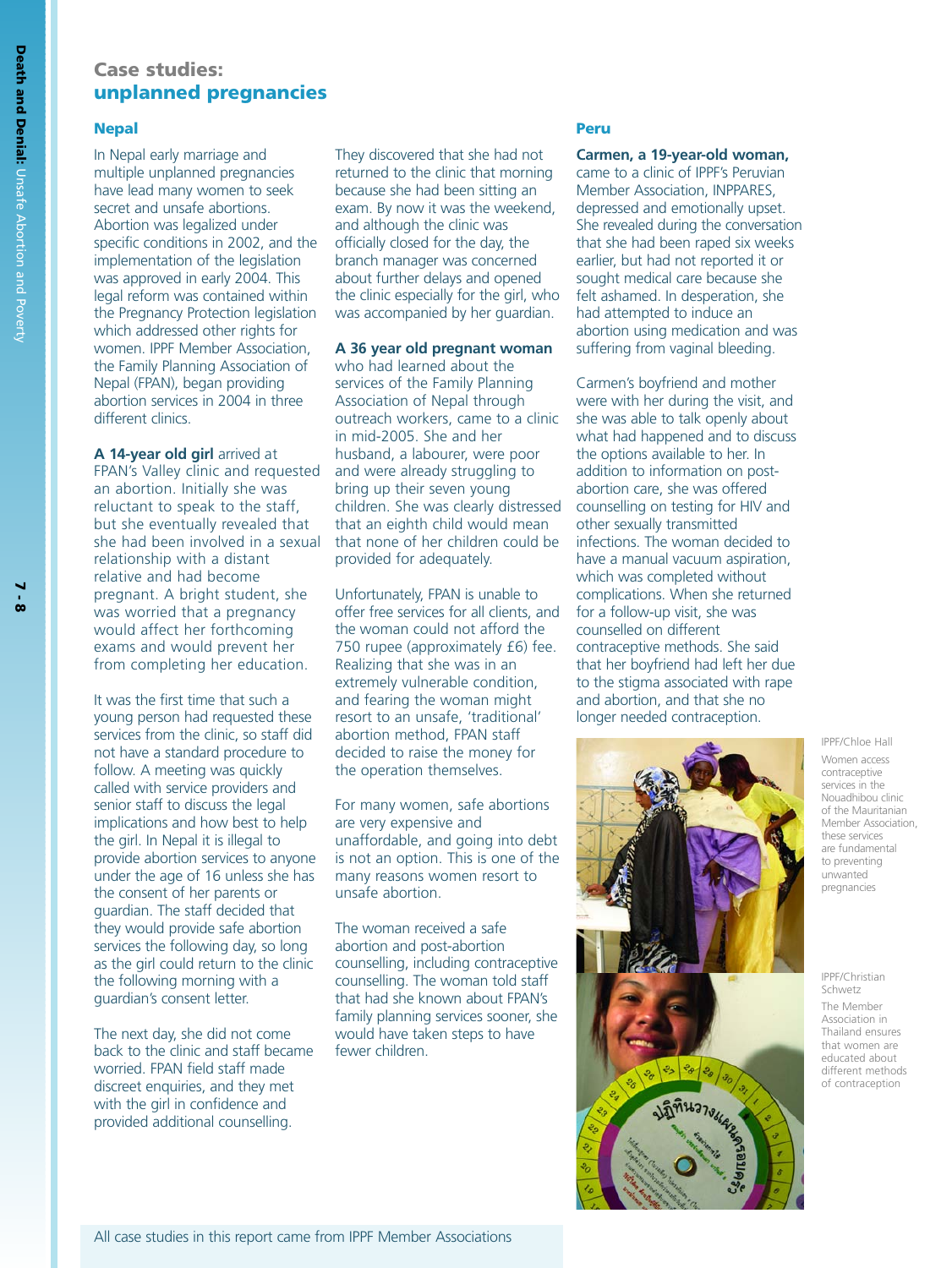IPPF/Chloe Hall Buzensu walks for several hours to attend the market day outreach services in Wondogonet, Ethiopia. The Saturday clinic is her only point of access for contraceptive services



## **The global commitment to family planning**

At the International Conference on Population and Development in Cairo in 1994, the international community pledged to make universal access to family planning and sexual and reproductive health services a reality by 2015. Over a decade later, and despite further pledges to deliver universal access,

world leaders are as far away as ever from delivering on their commitment. Indeed, funding for global family planning services has actually fallen during this period.

Non-existent or poor quality family planning services, whether from inadequate funding or political and religious opposition, contribute directly to unintended and unwanted pregnancies and to subsequent high levels of maternal mortality and ill health from unsafe abortion.

### **The Global Gag Rule**

First introduced in 1984 and reintroduced by President George W. Bush in 2001, the Global Gag Rule puts non-governmental organizations from outside the United States in an untenable position, forcing them to choose between carrying out their work safeguarding the health and rights of women or losing their funding from the US. The Gag Rule prohibits organizations in receipt of US funds from using their own money to provide abortion information, services and care, or even discussing abortion or criticizing unsafe abortion. It even prevents organizations from working on these issues at the request of their own governments.

The Gag Rule severely restricts freedom of speech; it interferes with the doctor-client relationship; and hinders balanced consideration of liberalizing abortion laws based on public health concerns and human

rights. Around the world this has had a dramatic impact on the ability of IPPF Member Associations, and many other organizations, which have rejected the Gag Rule, and consequently lost much of their funding, to provide full sexual and reproductive health services. The policy has restricted the freedom of speech and association of those organisations who are bound by its regulations. However, anti-abortion advocacy is allowed, underscoring the ideological nature of the Gag Rule.

The Gag Rule fails in its stated intent to reduce the global incidence of abortion. Rather, by dramatically impairing the delivery of sexual and reproductive health services, its actual impact has been to increase the number of unintended pregnancies and the abortions that inevitably follow.

**"It has never been easy to fully quantify the impact of the Gag Rule. Its ramifications are insidious and have occurred over many years. It is impossible to track how many deaths have been associated with services that could have been provided in the absence of a Gag Rule, how many advocates were silenced from speaking out about a devastating public health issue, or how many organizations were prohibited from working with their governments and other Non-Governmental Organisations to meet the serious health care needs of their own communities."** 

Planned Parenthood Federation of America, Report on Global Gag Rule 2003.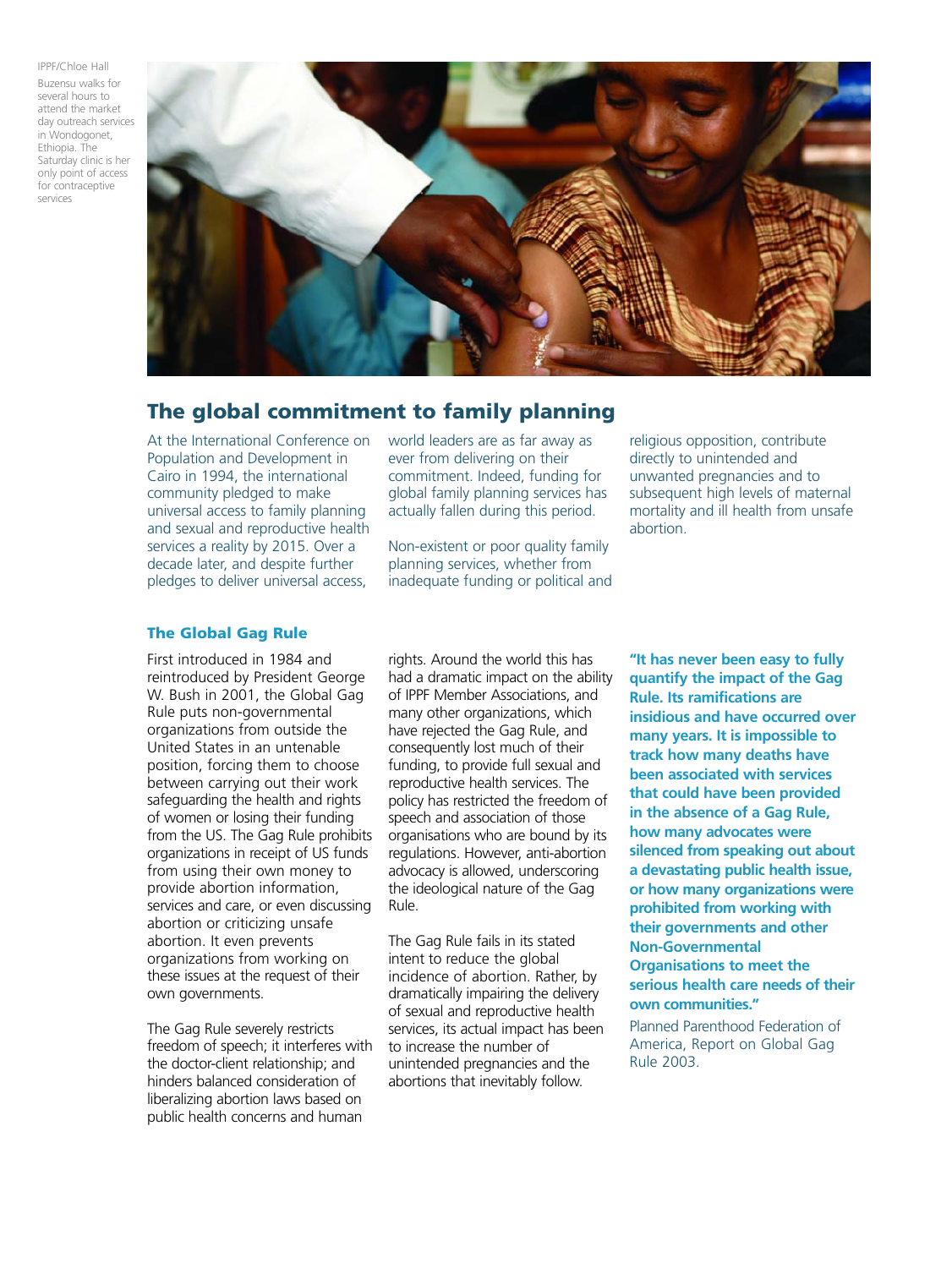## **Country profile: Kenya**

#### **The need to access contraceptive services**

IPPF is committed to a twopronged approach to reducing, and eliminating, abortion-related maternal mortality. The first is to provide those services that reduce the need for abortion; where good contraceptive services are provided abortion rates decline. However, no matter how effectively contraceptive services are provided and used, unintended pregnancies will still occur.

IPPF's second goal is to make abortion legal and safe everywhere. The evidence is clear: only when women have the right to access safe abortion services do medical complications from unsafe abortion and maternal mortality become truly rare.

This approach is dramatically highlighted in Kenya. Between 1980 and 2000, driven by demand from couples to limit their family

size and the government's launch of a national family planning programme, Kenya saw a rapid decline in its birth rate, on average from eight children per woman to slightly over four. Yet maternal mortality hardly declined and abortion rates remained high (estimated at over 300,000 per year).

As abortion is severely restricted under Kenyan law, the only exception being to save the life of the mother, the vast majority of abortions are illegal and unsafe, accounting for some 30-50 per cent of national maternal mortality rates. The impact on the resources of Kenya's healthcare system is enormous, with as much as 60 per cent of the resources of Kenyatta National Hospital's maternity ward taken up by victims of unsafe abortions.

Unmet need for family planning throughout Kenya remains very

high, with 24 per cent of couples unable to access the services they desire, and family planning services have been reduced, largely due to the imposition of the Global Gag Rule. Yet the abortion rate remains high, indicating that Kenyan women continue to turn to abortion to manage their fertility.

Access to contraceptive services reduces the number of unplanned pregnancies and subsequently the number of abortions. Where there is an unmet need for family planning and contraception, as the Kenyan experience demonstrates, women resort to abortion to avoid childbearing. In countries where abortion is illegal or restricted, this means women put their lives and well-being at risk by resorting to unsafe abortion. Safe and legal abortion services must exist alongside effective family planning and reproductive health services to prevent deaths and tackle the health impact of unsafe abortion.

#### **Kenya and the Global Gag Rule**

IPPF's Member Association in Kenya, the Family Planning Association of Kenya (FPAK), provides a significant share of the country's contraceptive and reproductive health services. Faced with a choice between losing all its funding and technical aid from the US Agency for International Development and stopping all its work on safe abortion, FPAK chose to forfeit the aid to be free to advocate for the health and well-being of Kenyan women. The resulting loss of funding saw the closure of three FPAK clinics, the scaling back of services in its remaining clinics and the slashing of funding to outreach programmes. This has made it much harder for poor Kenyans to access family planning services and information, and must inevitably lead to more unwanted pregnancies and unsafe abortions.

#### **The need to review abortion legislation**

In early 2004, a number of Kenyan medical practitioners, accused of performing abortions, were put on trial for murder. In response the Kenyan Reproductive Health Steering Committee was established, comprising representatives from across Kenyan society, to defend the accused and to extend reproductive health and rights in Kenya.

Through the Steering Committee's work, a draft motion to liberalize the law on abortion will soon be tabled in the Kenyan parliament and a comprehensive national review of abortion is being undertaken. The mobilization of those who support improved access to safe abortion has lead directly to the challenge to Kenya's abortion laws. Had those organizations, including FPAK, signed the Gag Rule this challenge could not have happened, even at the behest of their own government.

**"Continuing unmet contraceptive need and contraceptive failure will invariably be associated with high rates of unplanned and unwanted pregnancies, forcing many women to resort to unsafe termination of pregnancy with a consequent unacceptably high rate of complications including infertility, long term morbidity and death."** 

*The Magnitude of Abortion complications in Kenya*, RCOG International Journal of Obstetrics and Gynaecology

**Death**

**and**

**Denial:**

Unsafe

Abortion

and

Poverty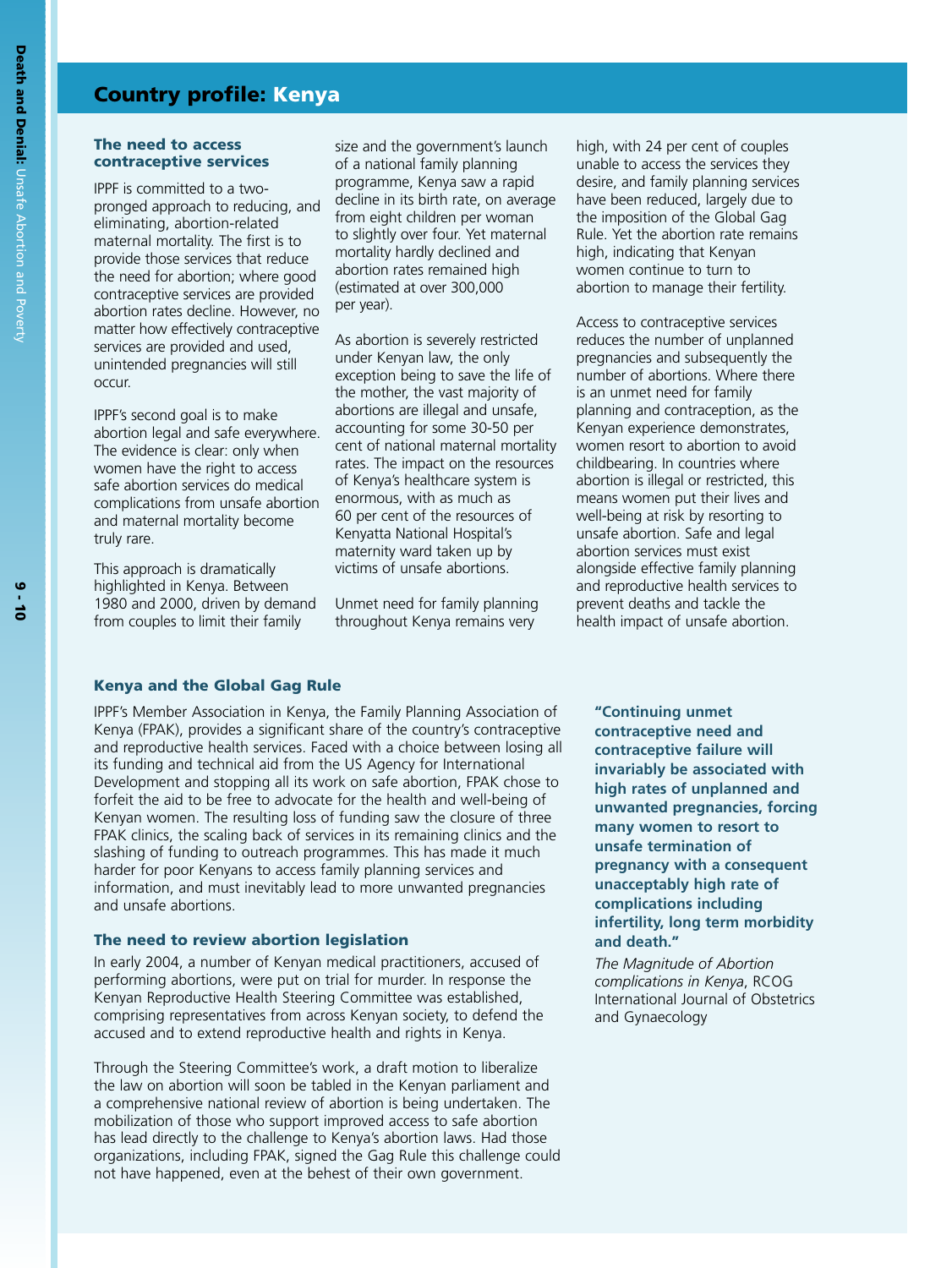IPPF/Asociación Civil de Planificación

The Venezuelan Member Association and their volunteers are key players in the campaign to decriminalize abortion in Venezuela



## **Abortion law reform efforts in Venezuela**

South America has long experienced the ravages of severe restrictions on abortion with some of the highest maternal mortality rates from unsafe abortion in the world. In Venezuela, abortion is legal only to save the life of a woman, and there are no exceptions for rape, incest or to preserve a woman's health. Additionally, the law prescribes up to two year's imprisonment for a woman who undergoes an abortion and up to 30 months' imprisonment for the provider.

On 1 December 2004, a proposal to decriminalize abortion was presented publicly before the National Assembly. For health professionals, weary of seeing women die from complications resulting from unsafe abortion, this was a momentous event. The bill represented the efforts of many women's organisations, universities, obstetrics and gynaecological societies, the Ministry of Health and reproductive health providers, including the IPPF Member Association in Venezuela,

Asociación Civil de Planificación Familiar. In a country where the Catholic Church exerts a powerful influence over society, the proposal for decriminalization is a first step in opening up a much needed public and legislative discussion on abortion.

The Asociación Civil de Planificación Familiar helped draft the proposals and presented the public health concerns of unsafe abortion to the Congressional Commission on Women, Family and Youth, which now supports the proposals. The Commission changed its position significantly once members heard the stories of women who needed access to safe abortion facilities, and saw first hand the impact of maternal mortality and morbidity. They recognized that criminalizing abortion was neither preventing it from taking place nor reducing the demand for it, but only making women suffer; they subsequently agreed that current legislation needed to be reformed.

**29 Countries have liberalized their abortion laws despite the imposition of the Global Gag Rule in 1984**

**Albania - 1996 Algeria - 1985 Australia - 2002 (two States) Belgium - 1990 Benin - 2003 Botswana - 1991 Bulgaria - 1990 Burkina Faso - 1996 Cambodia - 1997 Canada - 1988 Chad - 2002 Czech Republic - 1986 Ethiopia - 2004 France - 2001 Ghana - 1985 Guinea - 2000 Greece - 1986 Iran - 2005 Malaysia - 1989 Mali - 2002 Mexico - 2000 (two States) Mongolia - 1989 Nepal - 2000 Pakistan - 1990 Romania - 1989 Slovakia - 1986 South Africa - 1996 Spain - 1985 Switzerland - 2002**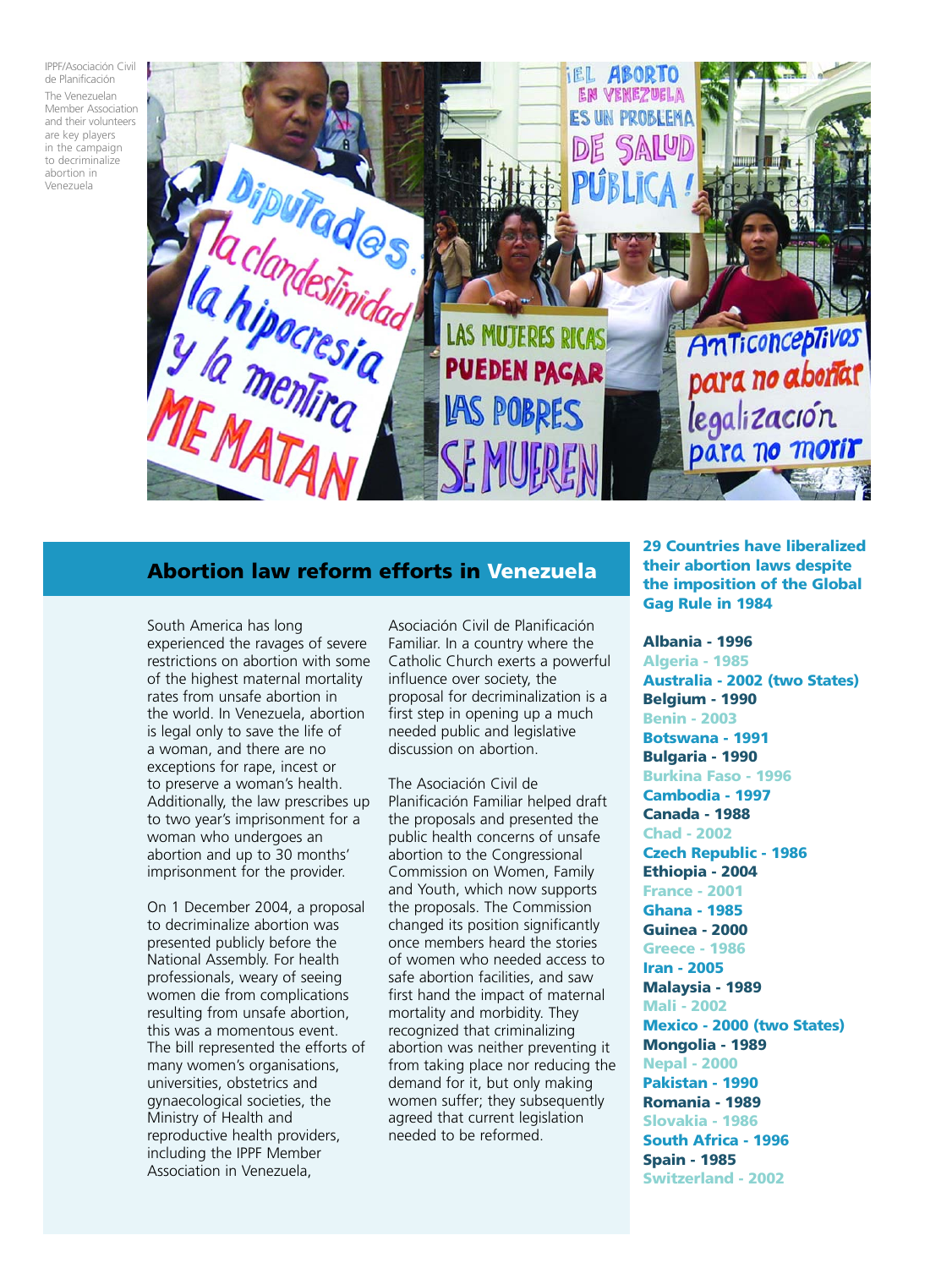## **Opposition to family planning undermines efforts to reduce unwanted pregnancy and unsafe abortion**



planning services offered by the Member Association clinic in Nouakchott, Mauritania are fundamental to ensuring that women like Mimoona do not become another

maternal mortality statistic.

IPPF/Chloe Hall The free family

The sexual and reproductive health and rights community faces increasingly hostile political opposition from the United States, the Vatican and other conservative governments and religious leaders. This has ensured that universal access to reproductive health services remains a distant hope for the majority of the world's poor. The direct result is that women and girls across the globe continue to bear the brunt of policies that fail to address the nature and scale of maternal mortality and unsafe abortion.

**"Accessible, effective family planning services may avert up to 35% of maternal deaths" Reducing Maternal Death: Evidence and Action, A Strategy for DfID, September 2004.**

**A study of 15 West African countries found that those with the highest contraceptive prevalence had the lowest maternal mortality rates, and vice versa.**

**Where access to comprehensive family planning services and information is available abortion levels have fallen:**

**The number of abortions in Armenia, Kazakhstan, Kyrgyz Republic, and Uzbekistan could be halved if women who do not use contraceptives or use traditional methods switched to modern contraceptives.**

**Bangladeshi women with good access to high quality family planning services have an abortion rate of 2.3 per 1000 compared with 6.8 for women without access. (Duff Gillespie,** *The Lancet, Vol. 363***, January 2004).**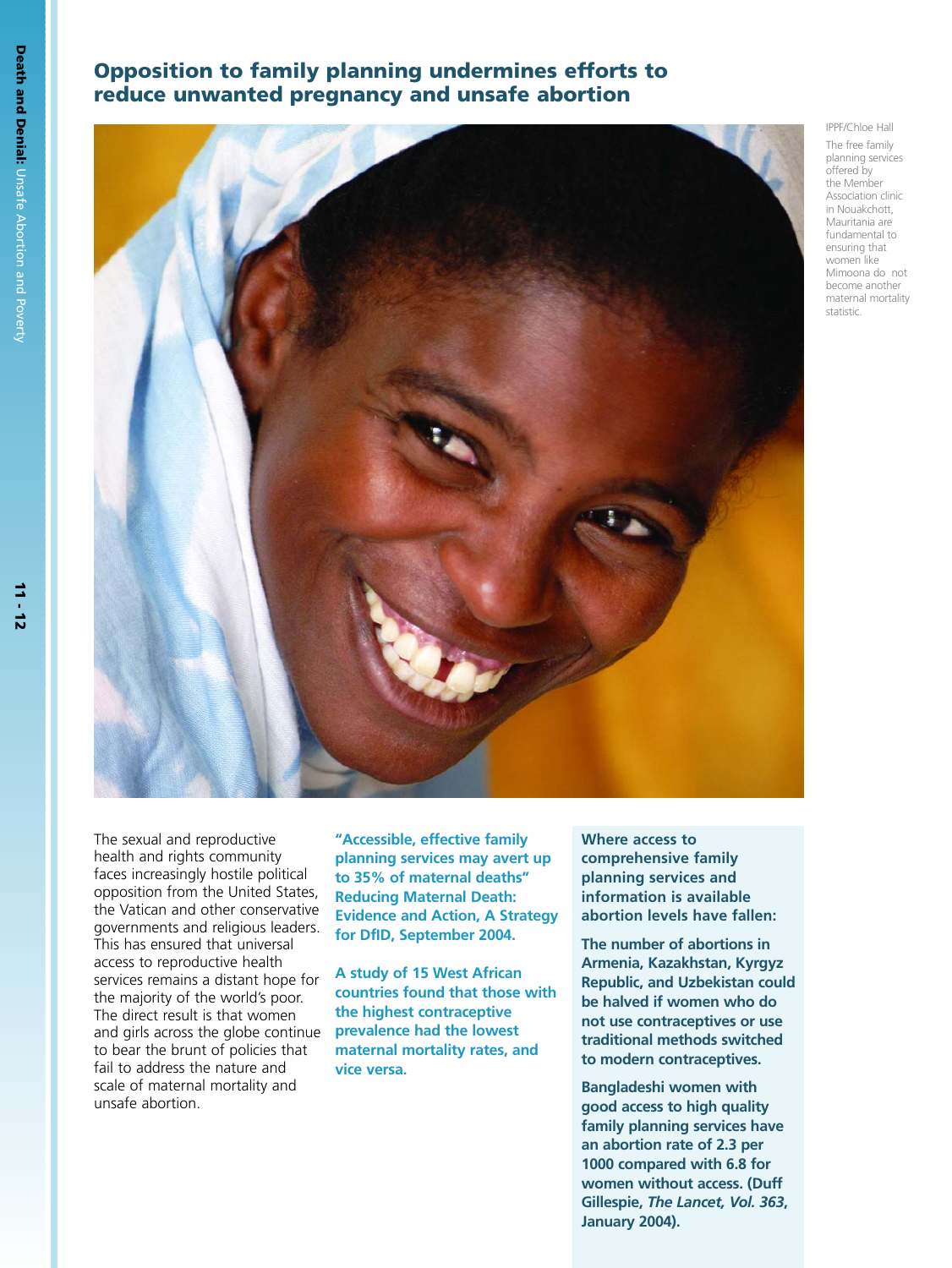## **Creating the platform for change: evidence-based interventions**

The ideological debate surrounding abortion masks an unspoken truth: when faced with an unwanted pregnancy many women will seek an abortion regardless of its legality or safety. The deadly consequences of this are all too evident; women's lives are put at risk and all too often they die or suffer lifelong disability. The illegality and the stigma attached to abortion make evidence difficult to find. However, when research is undertaken and the facts are analyzed, the case for

liberalizing abortion laws and simultaneously increasing access to safe services is compelling.

Proof that criminalizing abortion does not reduce abortion rates, but instead endangers women's lives, can be seen across all global regions. In Latin America abortion is illegal or severely restricted in virtually every country, yet the abortion rate is one of the highest in the world, far exceeding that of Western Europe or North America.

Colombia, which prohibits abortion even to save a woman's life, averages one abortion per woman throughout her reproductive years. In Peru, this rises to an average of two abortions per woman. For poor women, unable to afford safe treatment, this means resorting to illegal unsafe abortion at the hands of unqualified people in unsanitary conditions.

## **Country profile: Uganda**

The controversy surrounding when and how abortion should be legal in Uganda hides a vicious reality for women. Currently abortion is illegal with the exception of saving a woman's life, or to preserve her physical and mental health. However, additional administrative barriers exist as an abortion has to be performed by a registered physician, and the consent of two additional doctors is usually sought. Under the Ugandan penal code, performing an illegal abortion is punishable by up to seven years in prison for both the woman and the doctor, yet this has done little to reduce the level of unsafe illegal abortions.

Uganda is one of the world's poorest countries, with nearly 40 per cent of people living below the poverty line. DfID funded research released in 2005 has shown that one third of Ugandan women are denied contraception because they have no access to services. This supports evidence from the Family Planning Association of Uganda and builds a real and tangible argument to generate public

support and political commitment for legal reform of abortion laws.

The result of restricted access to family planning services is that the average Ugandan woman gives birth to seven children during her lifetime, two more than she would prefer. Many women break the law to end unwanted pregnancies in unsafe and unhygienic conditions. The greatest impact of this is felt by the poorest women in Ugandan society, especially those living in rural areas who are driven to using sharp instruments and herbs in a desperate attempt to end an unwanted pregnancy. Upwards of seventy-five per cent will suffer health complications, and unsafe abortion now accounts for one third of all maternal deaths in Uganda.

Such strong factual evidence cannot be ignored. There is already a groundswell of support for change. In September 2005, IPPF and the Family Planning Association of Uganda facilitated a fact-finding mission by some Norwegian Members of Parliament. The

findings led the delegation to make a declaration that stressed the importance of increasing access to safe, legal abortion, particularly for poor, vulnerable and rural women. This declaration was publicly discussed with Ugandan Members of Parliament, Ministry of Health officials and the media which stimulated considerable public debate. This has lead the Head of the Reproductive Health Programme to acknowledge publicly that legal abortion would reduce the maternal death rate. The Ministry of Health is planning to review the abortion law and is considering how the current abortion law can be better interpreted so as to prevent further unnecessary mortality and morbidity from unsafe abortion complications.

Using evidence to support the case for reducing rates of unwanted pregnancy through improved access to safe abortion, IPPF's Member Association has appealed to the Government for repeal of the current restrictive abortion laws on public health grounds – something that could not have happened had the Family Planning Association of Uganda signed the Global Gag Rule.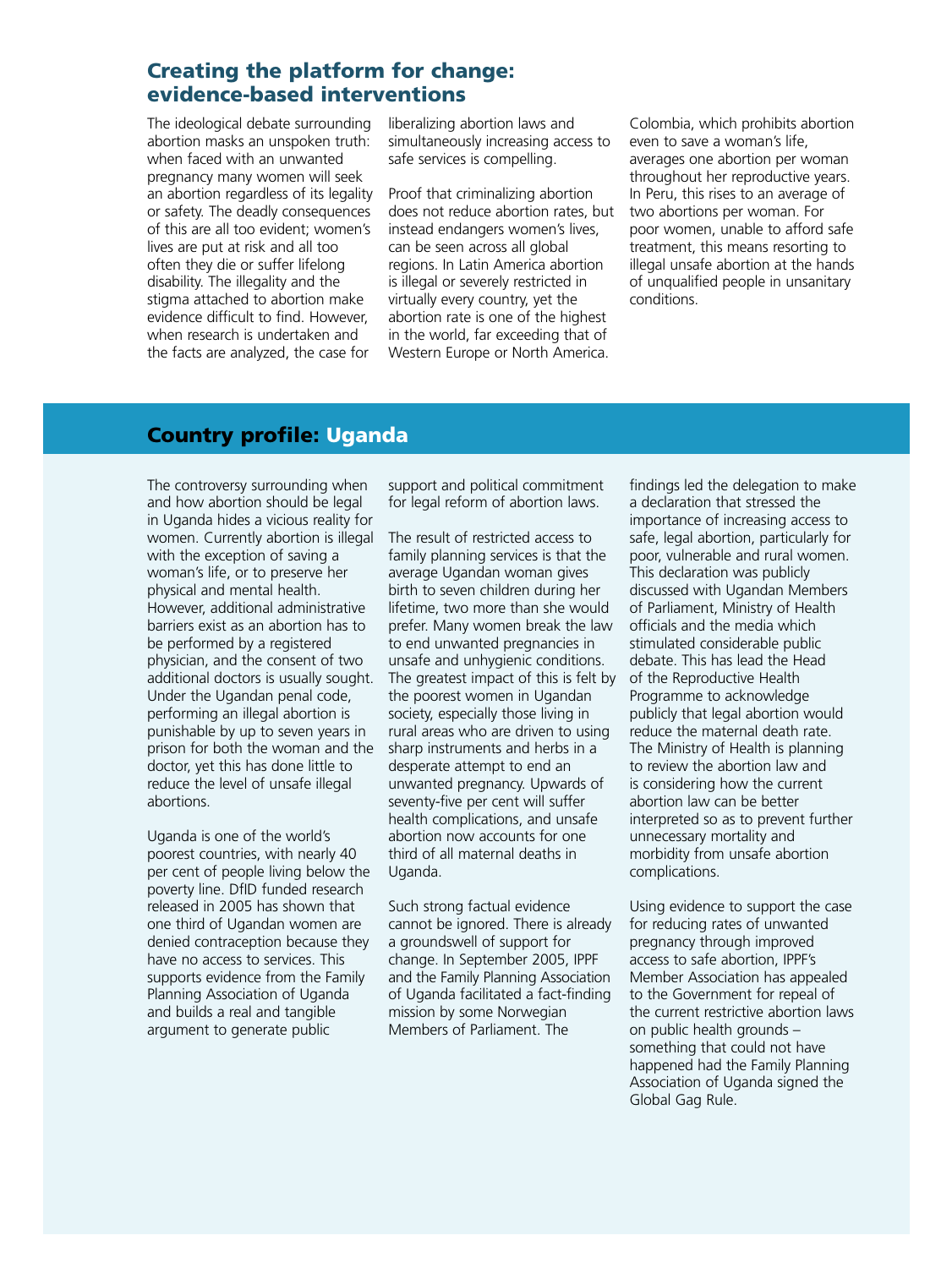## **Worldwide abortion law: A public health concern**

- Prior to 1950 safe abortion was illegal or severely restricted in virtually every country worldwide
- Growing concerns about the impact of unsafe abortion saw a rapid increase in the number of countries liberalizing or legalizing abortion, primarily in the developed world but also in other countries
- This trend slowed after 1984 when the Global Gag Rule was first introduced
- Between 1985 and 1997 another 19 countries eased abortion laws
- More recently, another 11 countries have liberalized their abortion laws
- At the same time five countries have tightened their laws
- 25 per cent of the world's population continue to live in countries where abortion is illegal or severely restricted
- In other countries, access to services and information is being severely restricted while abortion remains legal under certain conditions
- The interpretation and enforcement of national laws, and the attitude of the medical community towards abortion, critically affect access to services
- Studies have proven that legalizing or liberalizing abortion laws does not lead to an increase in the over all abortion rate

#### **Grounds on which abortion is permitted around the world**



The World Health Report 2005, WHO

#### **Access to safe and legal abortion services**

Ensuring adequate information about abortion and access to safe and affordable abortion services are as important as legalizing abortion; unless these things are concurrent, unsafe abortion will continue to devastate the lives of millions of women worldwide.

In countries where abortion is allowed, legal barriers can significantly delay access to safe services which can have negative consequences for a woman's wellbeing. Mandatory waiting periods, the need for spousal or guardian consent and the need to travel long distances to an authorized provider all act as impediments to accessing safe abortion.

This is equally true of affordability. High costs involved in acquiring a safe abortion affect poor women the most and can lead to women delaying an abortion until a later, more dangerous stage of pregnancy.

In India, despite 30 years of legal provision of abortion services, there continues to be a ratio of approximately 6:1 of illegal to legal abortions, contributing to over 15 per cent of the maternal death rate. This is largely due to lack of awareness of the legal status of abortion, a lack of access to safe, hygienic abortion services and a shortage of skilled medical personnel, especially in rural areas.

## **Country profile: Mongolia**

Abortion is legal in Mongolia, although government policy does not always translate into concrete services to decrease unsafe abortion. The strict rules for service provision state that abortions must be carried out at a medical facility certified by the government. While this may ensure high quality services, the reality for women is that few legal options are available apart from the services at government hospitals. This situation serves to restrict access to services.

Long queues and bureaucratic procedures force many women to go to private uncertified clinics where abortions can be procured quickly, but there are higher fees and they operate illegally. Access, particularly in rural areas, remains poor. Because of this situation, IPPF's Member Association the Mongolian Family Welfare Association (MFWA) is advocating for an alternative system where simpler clinics could also provide safe legal abortion, with measures in place to ensure that health and safety standards remain high.

As a first step in this process, MFWA undertook a survey of over 1,700 people to find out more about public opinion and experiences around abortion. A cross-section of the public was interviewed, which revealed that most of the respondents had high awareness of abortion availability and eligibility. Residents in rural areas, where there are no private clinics or public hospitals within easy reach, supported plans to make abortion services more accessible, indicating that there was a significant demand for access to safe abortion services.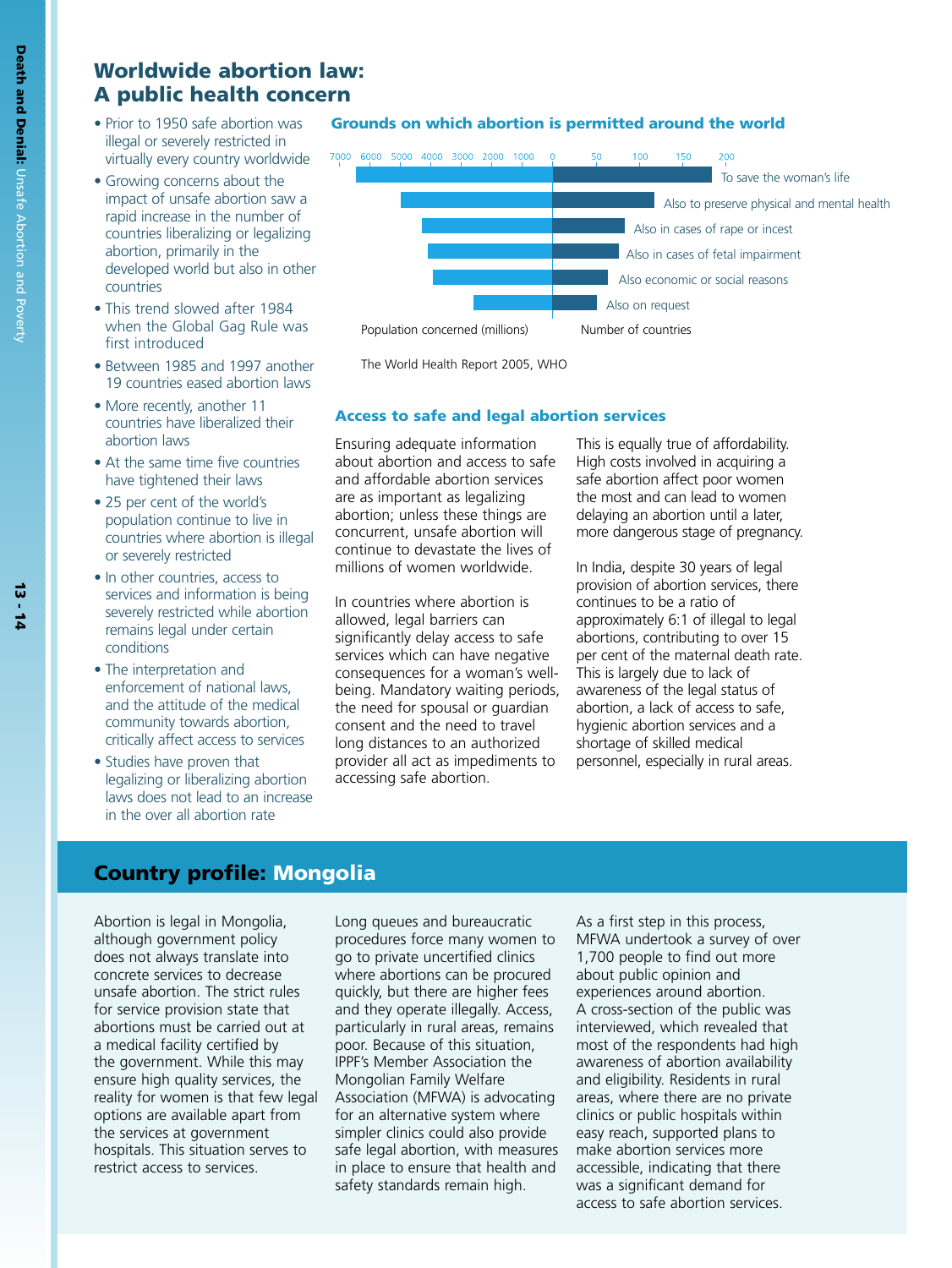## **Country profile: Ethiopia**

Gete (not her real name), a 22 year old Ethiopian woman, came into a Family Guidance Association clinic in Addis Ababa because she had been raped. She originally came from Gondor in the north but moved to Addis to find work, living with her aunt and uncle since 2004.

Gete was raped by a friend of her cousin. At the time abortion was illegal in Ethiopia other than in cases of rape and incest, and to access abortion services a woman needed to obtain a police report confirming rape (this law has recently been liberalised). The stigma surrounding rape and abortion is great and she was reluctant to go to the police, thinking they would not believe her. When she told her uncle she had been raped he threw her out. When she found out she was pregnant Gete decided she wanted an abortion and, overcoming her fears, she went to the police. They sent her to the clinic to get confirmation, but because she was already four months pregnant clinic staff were unable to confirm whether she had been raped and were limited to providing counselling and confirming pregnancy for the police.

"If the woman does not receive the correct documentation from the police, the clinic will be unable to refer her for a safe abortion. In cases like this it is common for women to visit illegal abortionists."

Sister Mekele, head nurse of the Addis Ababa model clinic.



IPPF/Chloe Hall Gette preferred not to have her identity revealed in this photograph

## **Medical abortion: Saving lives in resource poor settings**

Medical abortion, a combination of medications, is a safe and highly effective method for ending an unwanted pregnancy, and is increasingly the preferred method in many developed and some developing countries. At present it is largely unavailable to women living in the latter. Provided by trained personnel, complications are rare.

Using the antiprogestogen, mifepristone, in conjunction with a synthetic prostaglandin analogue, the effects of medical abortion are similar to those of spontaneous abortion. In countries where surgical abortion presents severe medical or financial difficulties for primary healthcare systems, medical abortion has proved to be effective and user friendly, and offers real hope of making safe abortion much more accessible to those women who need it most.

Medical abortion up to nine weeks' gestation requires two clinical visits to administer two separate drugs, but can also be administered at home which is increasingly the case for its second administration. Following administration of the prostaglandin on the second visit, 90 per cent of women will abort within 4-6 hours.The procedure has a 98 per cent efficacy rate. Beyond the nine week period there is a requirement for additional treatment, although never as invasive as surgical abortion, and it has a 97 per cent efficacy rate.

One of the major benefits of medical abortion in developing countries is that, for the vast majority of women, the procedure can be carried out on an outpatient basis, requiring far fewer medical resources.

**Sarawati, a 37 year old health care worker from India said "I wish this method [medical abortion] was available when I was young and had an unwanted pregnancy. I went to a Dai [traditional healer] because I did not want to have surgery done by the male doctor; I had pain and fever for many days. I never could get pregnant after that, and my husband left me."**

**Medical abortion has been used for over a decade in many European countries. In some countries it now accounts for over 50 per cent of abortions undertaken (Sweden 51 per cent; France 56 per cent; Scotland 61 per cent).**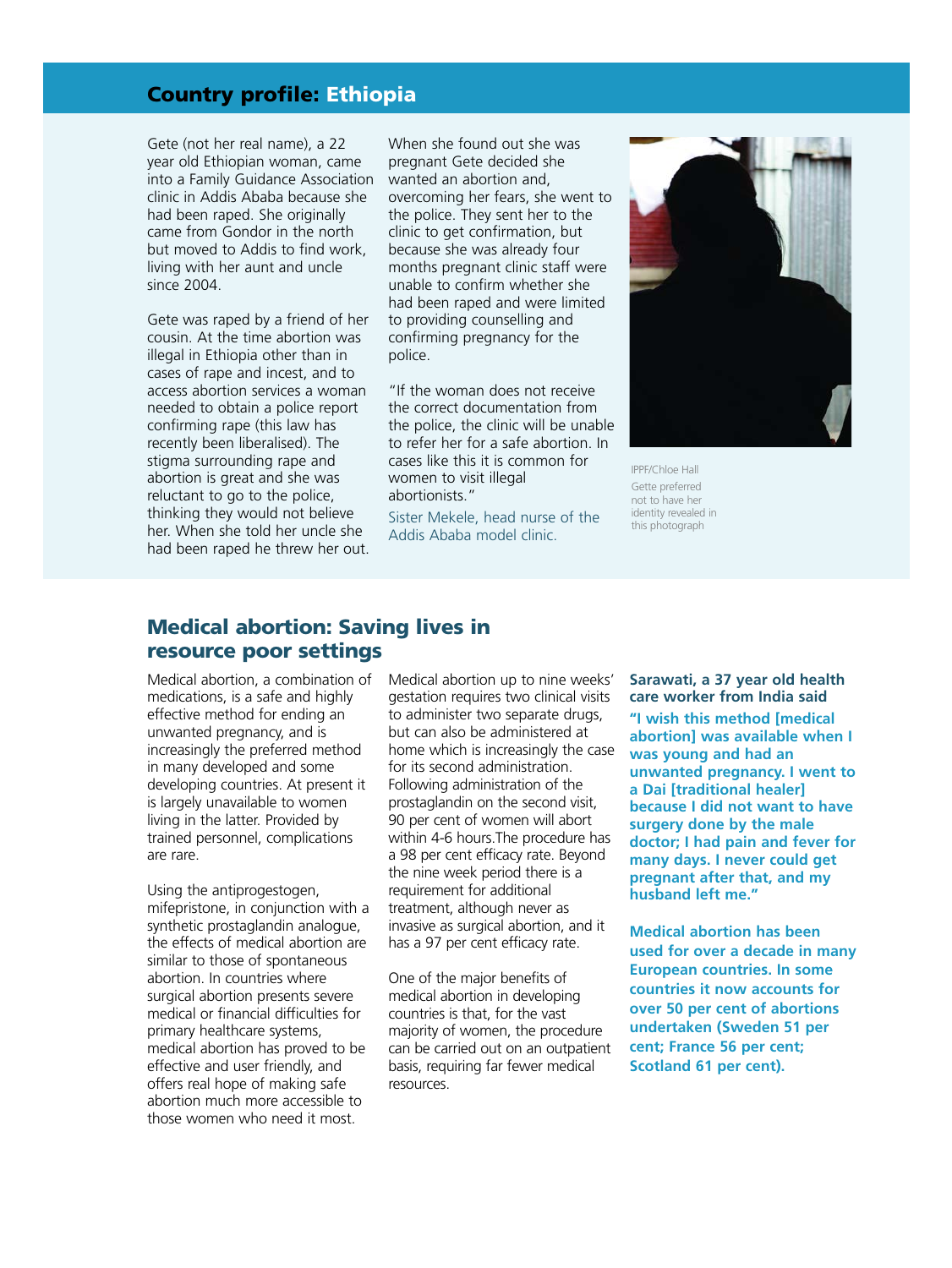## **HIV-positive women and their right to choose**



IPPF/Chloe Hall

Itenesh is HIV positive and visits .<br>Youth Centres run by the Family Guidance Association of Ethiopia to talk to young people about what being positive means for their future reproductive health

Women of childbearing age living with HIV are as likely to have an unplanned pregnancy as those who are HIV negative, and are equally faced with the question of whether to have a child or not. However, in the case of the HIV positive woman, the issue is more complex, for personal, familial, social, cultural, religious and medical reasons.

Women living with HIV are often stigmatized for being HIV positive and, if pregnant, for irresponsibly being sexually active and becoming pregnant while HIV positive. Sometimes they are under pressure by family or health workers to have their pregnancy terminated, while in other cases they are pressured by partners and society to have children. Women living with HIV can also be demonized for seeking or having an abortion. In the absence of

access to comprehensive prevention of mother-to-child transmission programs, HIV positive women who give birth to HIV positive children are often blamed.

The right to have a family and decide whether and when to have children is a fundamental part of a woman's sexual and reproductive freedom. Yet, women living with HIV are frequently denied this right because society and service providers do not believe that HIV positive women should have children, or should even be sexually active.

This is a tragic picture, which paints HIV positive women as both culprits and victims, and implies a degree of coercion in the decisionmaking process. To date, few studies have explored how HIV positive women make childbearing

decisions. However, what emerges from current research is the lack of respect and value placed on HIV positive women's lives.

It is clear that provision of services needs to be based on the respect for the woman's sexual and reproductive rights and decisions, including, if needed, the right to safe and legal abortion. Making available safe abortion services is extremely important for HIV positive women as unsafe abortions become significantly less safe due to the greater risks HIV positive women face of suffering complications such as sepsis and haemorrhage.

No matter what their status women should have the right to decide for themselves whether or not to bear a child.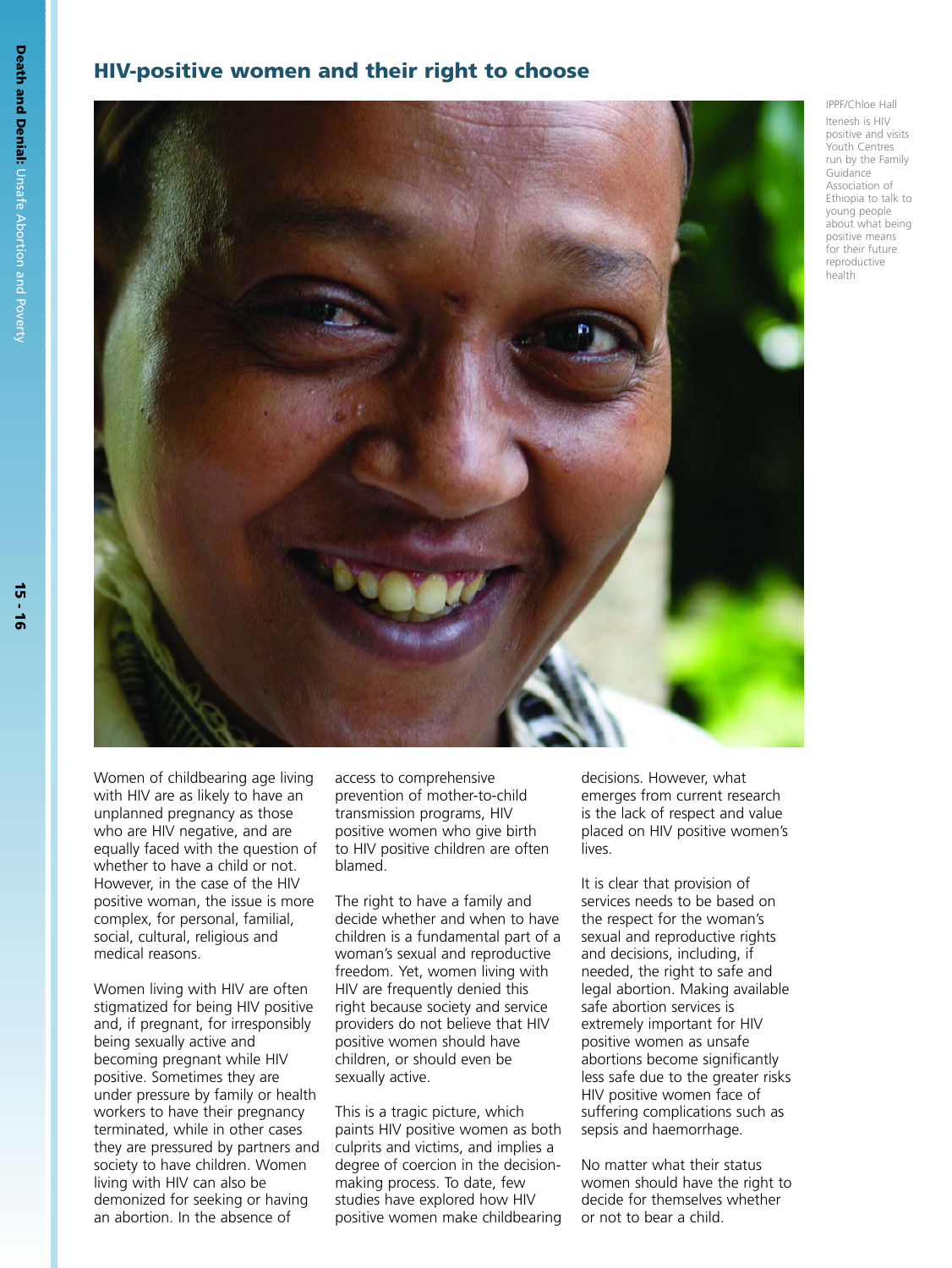IPPF/Jenny **Matthews** 

Although abortion in Nepal has been decriminalised and many women imprisoned for illegal abortion have been released, they are still aware of the potential stigma surrounding abortion

# **"That's how so many women confront the problem: ALONE."** Dr. Gladys Bazan – Gynaecologist, IPPF Member Association in Peru.

## **Country profile: Brazil**

Every week at the Hospital das Clinicas in Sao Paulo, Brazil's largest public hospital, women are rushed to the emergency room with severe vaginal bleeding.

Most are in their teens or early 20s and live in the dirt-poor slums that encircle South America's biggest city. Some say they have no idea what caused the bleeding. Others tell elaborate stories of menstruation gone awry.

But hardly any own up to the truth; scared of being turned in to the authorities in a country where abortion is illegal, they are reluctant to admit they induced miscarriage by inserting a black-market ulcer medication into their vaginas.

Although abortion is outlawed in Brazil except in rare circumstances, the country has one of the highest abortion rates in the developing world. The Health Ministry estimates that 31 percent of all pregnancies end in abortion. That works out to about 1.4 million abortions a year, mostly clandestine.

In the United States, where abortion was legalized in 1973, about 25 per cent of all pregnancies end in abortion. In the Netherlands, a country with some of the world's most liberal abortion laws, the ratio is closer to 10 per cent.

Despite its prevalence, abortion largely remains a taboo subject in Brazil, the world's biggest Roman Catholic country. But that is now changing as civic groups and some medical professionals prompt a public debate on abortion by championing a woman's right to end an unwanted pregnancy. They want to prevent women from dying from clandestine abortions.

Currently, abortion is only allowed in cases of rape or when the mother's life is in danger. But even then, getting a judge to authorize the procedure can be difficult, and some doctors refuse to perform abortions on religious grounds.

Botched abortions are the fourthleading cause of maternal deaths

in Brazil. In 2004, some 244,000 women were treated for complications from clandestine abortions in public hospitals, costing the government 35 million reals (£9 million).

Brazil's abortion laws also highlight its gaping social inequalities. Well-to-do women resort to clandestine but safe clinics to end their pregnancies, paying as much as 1,500 reals (£400) - five times the monthly minimum wage - for an abortion.

Most poor women, by contrast, turn to an ulcer drug called misoprostol, better known by the brand name Cytotec. When inserted into the vagina Cytotec causes the uterus to contract, expelling the embryo or fetus.

Reuters news agency report, 10 January 2006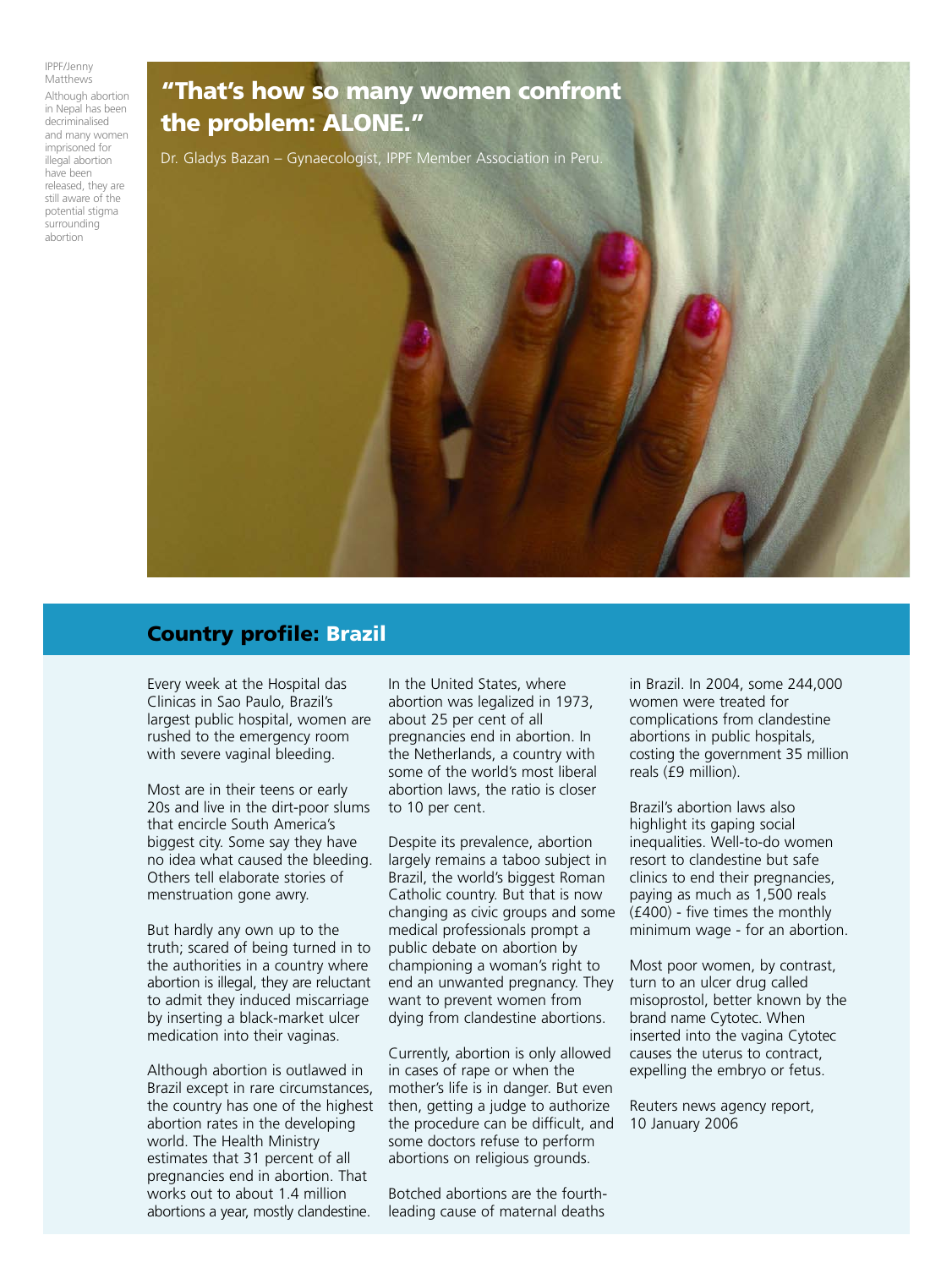## **A future free from death and denial?**

#### **IPPF advocates for: "A universal recognition of a woman's right to choose and have access to safe abortion, and a reduction in the risk of unsafe abortion."** IPPF Strategic Framework

When abortion is legal and services are both accessible and safe, the chance of a woman dying or being physically harmed from either surgical or medical abortion is negligible. Indeed, abortion is one of the safest medical procedures. It is a public health tragedy then that almost 200 women around the world continue to die each and every day due to complications from unsafe abortion, virtually all of **1.Reduce unwanted** them living in the developing world.

Women who are already facing a future of limited opportunities and social inequalities, who find themselves with an undesired pregnancy, must also encounter the often deadly risk of an abortion performed by someone without any medical training in unsanitary conditions, or by attempting to end an unwanted pregnancy themselves with traditional methods.

This report has sought to highlight some of the key issues related to abortion in countries where it is either illegal or severely restricted. Our hope is that one day women will no longer have to put their lives and health at risk from unsafe abortion; for this to be a reality abortion must be both legal and safe everywhere. It is IPPF's belief that a woman's right to choose whether to have an abortion should never be compromised by unwarranted intrusion from the law, or the very real risk of death due to the lack of minimal medical standards and skills.

It has been shown that by making family planning and reproductive health services available, the rate of unintended pregnancy drops significantly, thus decreasing the need for abortion.

However, even with the most efficient use of contraception unwanted pregnancies will still occur.

The most important message from this report for governments to understand is that by criminalizing abortion the issue does not go away; women will continue to seek abortions for all the reasons outlined in this document, and women will continue to die. We therefore need to make sure that if a woman chooses to have an abortion, it is both safe and legal.

This report has highlighted that we need to create the political will to:

## **pregnancies**

- •Build upon past gains in sexual and reproductive health
- •Increase access to family planning
- •Focus on the needs of poor and rural women and men
- •Promote women's status and rights

#### **2.Make safe and legal abortion available to every woman who wants it**

- **3.Address gender inequality**
	- •Create the circumstances in which women are socially, politically and economically empowered

#### **4.Ensure that post abortion care services to women who have incomplete abortions or medical complications following an abortion are included in both public and private health services**

### **5.Eradicate unsafe abortion**

- •Increase access to safe and legal abortion
- •Reduce legal and social barriers to safe abortion
- **6.Hold governments in both developed and developing countries accountable for progress**
- •Document the impact of unsafe abortion on women, families and society
- •Educate the public about the consequences, the costs and the social injustice of unsafe abortion
- **7.Tackle the stigma and discrimination attached to abortion and promote the open and frank discussion of abortion and its impact on women**

The commitment of the Department for International Development means that the United Kingdom continues to promote a global approach to legalizing abortion based on public health evidence. IPPF strongly supports this approach and will continue to work with the Government of the United Kingdom, as well as other donors, to spearhead this undertaking.

Without the hard work of so many of our Member Associations who have refused funding from the United States due to their belief in safe, legal abortion, and who continue to confront policy makers around the world, the future for women in many countries would remain unchanged.

There is a gradual shift in the abortion paradigm and a movement towards liberalizing abortion laws. This report should help to keep up this momentum. By providing real evidence demonstrating the public health impact of unsafe abortion, particularly its links to social inequality and poverty, we can hope to persuade governments to make abortion both legal and safe. We must continue to make the arguments for a woman's right to choose whether to have an abortion and to ensure that, if she does, she is not putting her life or health in jeopardy. Only then can we look towards a brighter future where women no longer face the risk of death and denial.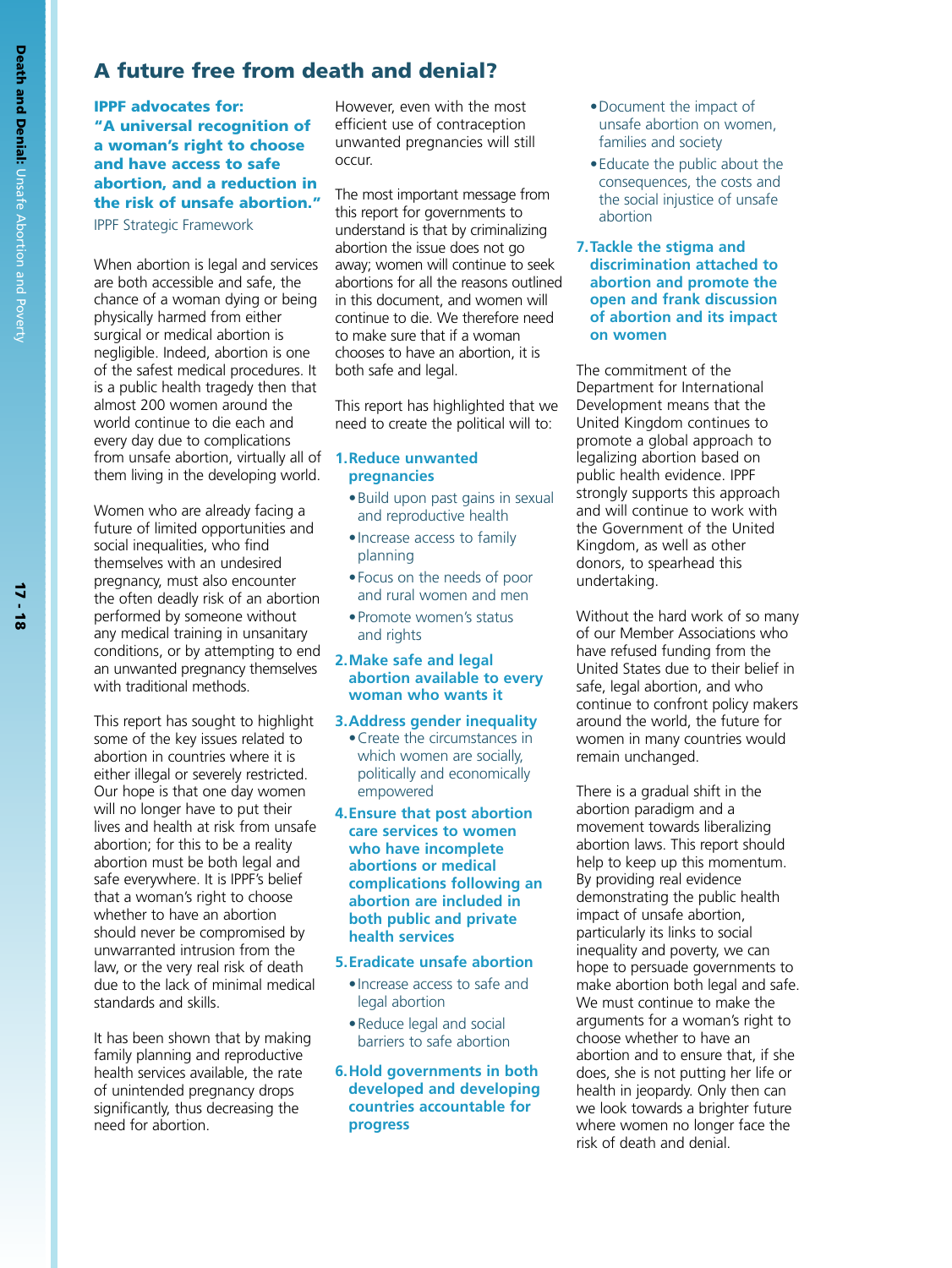#### **Who we are**

The International Planned Parenthood Federation (IPPF) is the strongest global voice safeguarding sexual and reproductive health and rights for people everywhere. Today, as these important choices and freedoms are seriously threatened, we are needed now more than ever.

#### **What we do**

IPPF is both a provider and an advocate of sexual and reproductive health and rights. Our voluntary, nongovernmental organization has a worldwide network of 151 Member Associations in 183 countries.

#### **Our vision**

We see a world where women and men everywhere have control over their own bodies, and therefore their destinies. A world where they are free to choose parenthood or not; free to decide how many children they'll have and when; free to pursue healthy sexual lives without fear of unwanted pregnancies and sexually transmitted infections, including HIV.

We will not retreat from doing everything we can to safeguard these important choices and rights for current and future generations.

## **Bibliography**

Access Denied. (2005) *The Impact of the Global Gag Rule in Kenya*. (http://www.globalgagrule.org/)

Access Denied. (2005) *The Impact of the Global Gag Rule in Nepal*. (http://www.globalgagrule.org/)

Alan Guttmacher Institute. (1999) *Sharing Responsibility: Women Society and Abortion Worldwide*. Alan Guttmacher Institute, Washington DC, USA.

Bradford, Carol and Holmes, Sue. (2005) *Joint Output to Purpose Review of DFID Funded Projects on Access to Safe Abortion*. Department for International Development, London UK.

Centre for Reproductive Rights. (2004) *Making Abortion Safe, Legal and Accessible: A Toolkit for Action*. Centre for Reproductive Rights, New York, USA.

Department for International Development. (2004) *Reducing Maternal Deaths: Evidence and Action*. Department for International Development, London UK.

Gillespie, Duff. (2004) *Making Abortion Rare and Safe*. The Lancet, 363:74.

Global Health Council. (2002) *Promises to Keep: The Toll of Unintended Pregnancies on Women's Lives in the Developing World*. Global Health Council, Washington DC, USA.

International Centre for Research on Women. (2005) *Toward Achieving Gender Equality and Empowering Women*. International Centre for Research on Women, Washington DC, USA.

Ipas, (1995) *Ten Ways to Effectively Address Unsafe Abortion*, Ipas, Chapel Hill, USA.

Ipas. (2003) *5 Portraits, Many Lives: How Unsafe Abortion Affects Women Everywhere*. Ipas, Chapel Hill, USA.

Ipas. (2005) *Global Abortion News Update*.

Nerquaaye-Tetteh, Joana. (no date) *Access to Reproductive Health Services: Political Reality in Africa*. Planned Parenthood Association of Ghana, Ghana.

Planned Parenthood Federation of America. (2003) *The Bush Administration, The Global Gag Rule, and HIV/AIDS Funding*. Planned Parenthood Federation of America, Washington DC, USA.

Vekemans, M and De Silva U. (2005) *HIV Positive Women and Their Right to Choose*. Entre Nous, No. 59.

United Nations Population Fund. (2005) *The State of World Population 2005*. United Nations Population Fund, New York, USA.

World Health Organization. (2003) *Safe Abortion: Technical and Policy Guidance for Health Systems*. World Health Organization, Geneva, Switzerland.

World Health Organization. (2004) *Unsafe Abortion: Global and Regional Estimates of Incidence of Unsafe Abortion and Associated Mortality*, 4th Ed. World Health Organization, Geneva, Switzerland.

World Health Organization. (2005) *World Health Report 2005: Make Every Mother and Child Count*. World Health Organization, Geneva, Switzerland

Deliver. 2003. "No Product? No Program! Reproductive Health Commodity Security for Improved Maternal and Child Health." Paper presented at the Fourth Ordinary Meeting of the West African Health Organization, Banjul, Gambia, 14–18 July